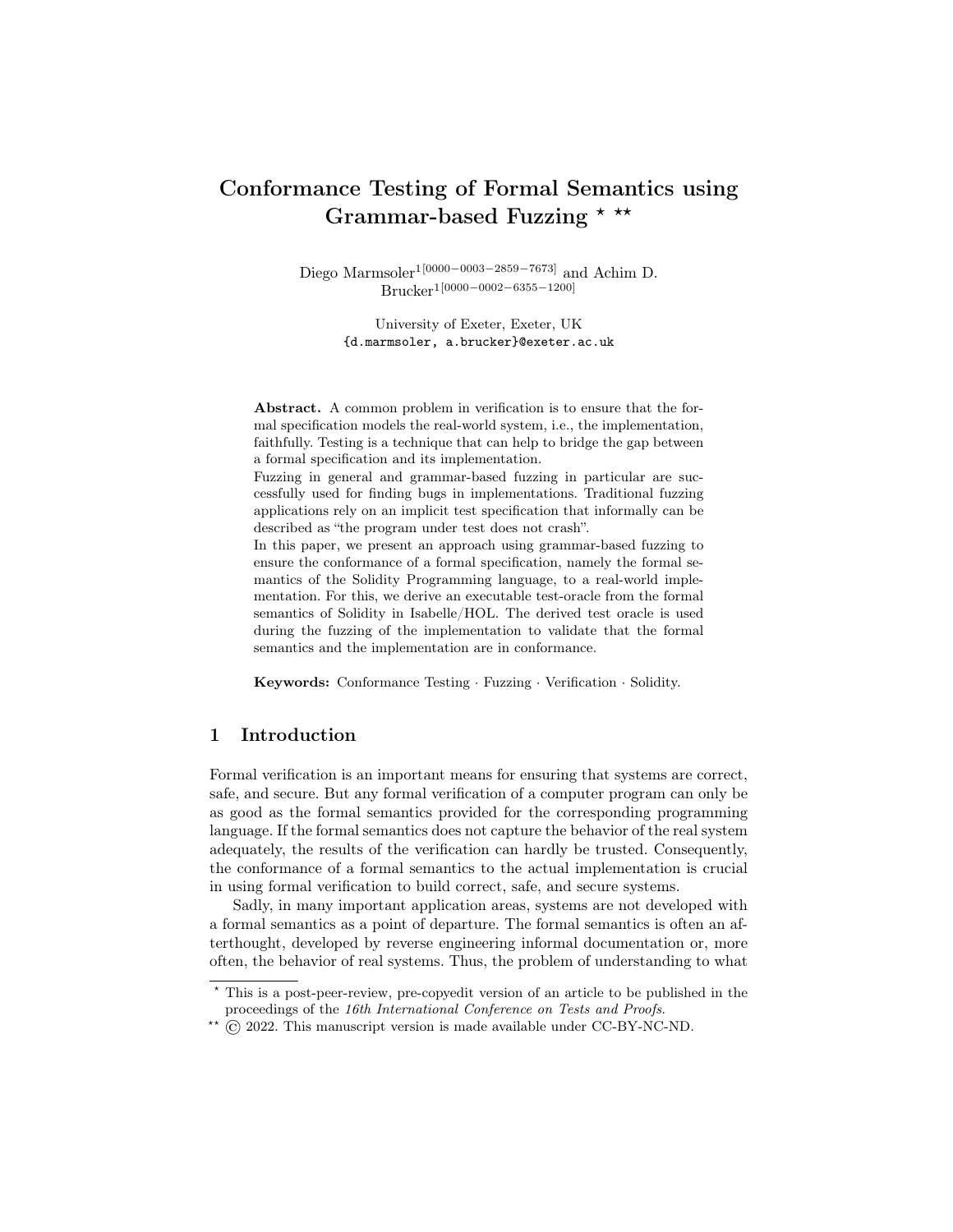extent such a formal semantics captures the behavior of the real system adequately becomes a big challenge.

Testing is a methodology that can help us to understand the relation between a formal semantics and its implementation. For example, one can derive test cases from a test specification expressed in a formal semantics (e.g., using theoremprover-based testing as discussed in [\[9\]](#page-17-0)) that are then executed and validated on the real system to test that the real system conforms to the formal specification. Another approach is using property-based testing on the formal semantics (e.g., using [\[10\]](#page-17-1)) itself to animate and explore the formal specification.

In this paper, we present a new approach based on grammar-based fuzzing, a technique that generates example programs from a formal grammar. Our goal is to ensure that our post-hoc developed formalization complies to the real world system, i.e., our formalization should behave identical to the implementation. To this end, we use grammar-based fuzzing to generate Solidity programs that are then executed on the actual system and on the formal semantics to compare their outcomes.

Our case-study is based on a formal semantics of Solidity [\[36\]](#page-19-0). Solidity is a programming language for expressing smart contracts (SCs) on the Ethereum blockchain. It is a Turing-complete, statically typed programming language whose concrete syntax has been designed to look familiar to people knowing Java, C, or JavaScript. The following shows a simple (artificial) function of a SC in Solidity for a withdrawal operation:

```
1 function wd(uint256 n, address payable r) public returns(bool) {
2 if (n < address(this).balance) {
3 r.transfer(n);
4 return true;
5 }
6 return false;
7 }
```
While Solidity is in many aspects similar to, e.g., Java, it differs in others. For example, the type system of Solidity provides, e.g., numerous integer types of different sizes (e.g., uint256) and the Solidity programs can make use of different types of stores for data (e.g., storage and memory).

In more detail, our contributions are:

- 1. An approach extending a parse grammar for Solidity to ensure that a generic grammar-based fuzzer generates type correct Solidity programs [\(Sect. 2.2\)](#page-4-0), instead of generating syntactically correct, but often ill-typed, programs.
- 2. An approach for automatically deriving a test-oracle from a formal specification in Isabelle/HOL that allows to efficiently decide if a test case passes or fails and that allows to measure the test coverage in terms of statements and expressions of the target language usually based on an implicit test specification that informally can be described as "no crashes occur".
- 3. A framework for testing the compliance of a formal semantics of Solidity in Isabelle/HOL to their execution on the Ethereum blockchain [\(Sect. 2.3\)](#page-8-0).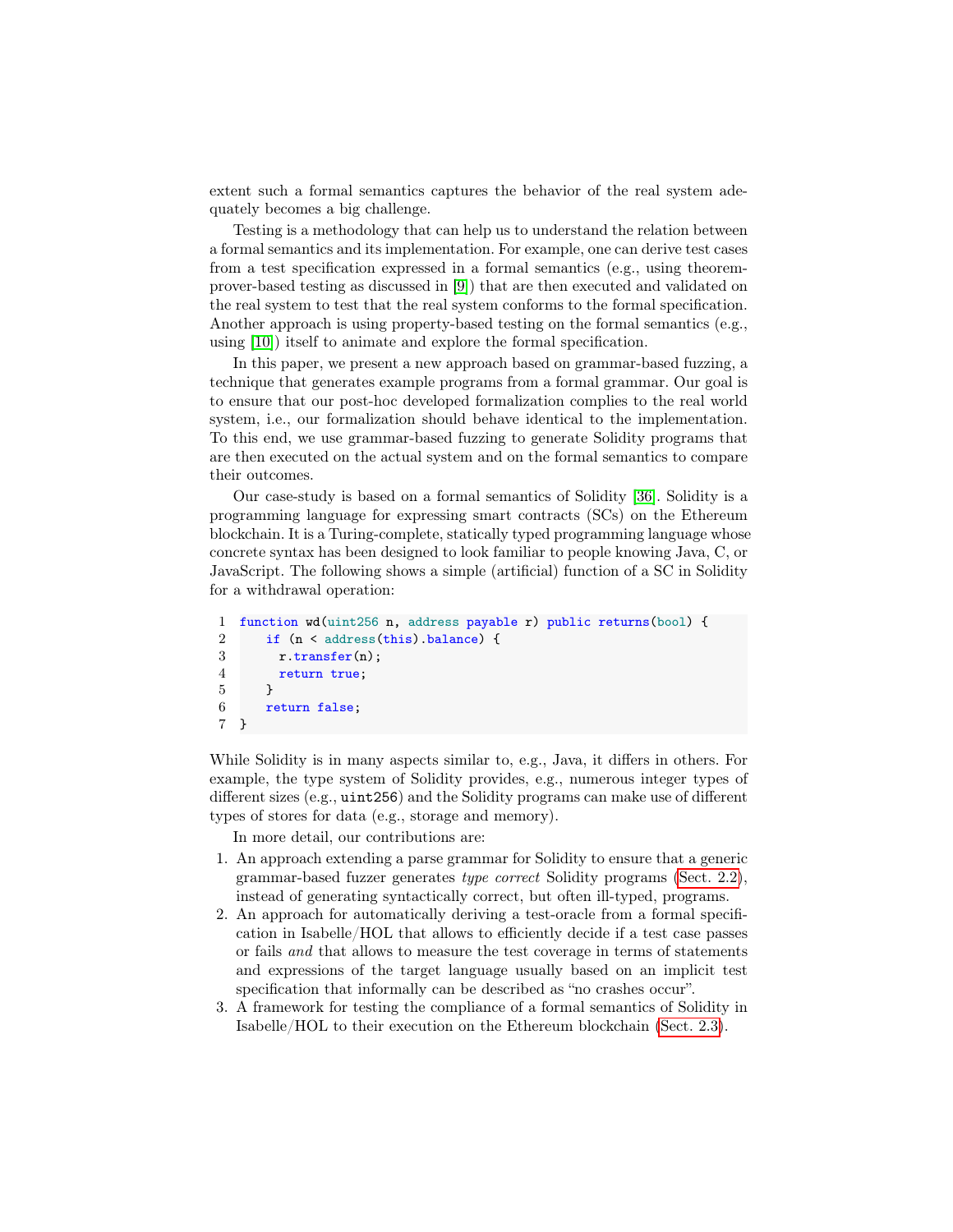We evaluate our approach using a denotational semantics, in Isabelle/HOL [\[35\]](#page-19-1), for a subset of Solidity v0.5.[1](#page-2-0)6  $[36]$ <sup>1</sup> that we described in [\[32\]](#page-18-0). Our formal semantics of Solidity [\[32\]](#page-18-0) and the implementation of our compliance testing approach is publicly available [\[33\]](#page-18-1).

Our results (discussed in [Sect. 3\)](#page-10-0) suggest that the approach has great potential to detect deviations of a semantics from a reference implementation. In particular, we successfully used the framework to uncover more than 30 such deviations in our original version of the semantics (some of these deviations are discussed in [Sect. 3.1\)](#page-11-0).

# 2 Approach

[Fig. 1](#page-2-1) provides a high-level overview of our approach. Its main components are:

- a formal semantics of a subset of Solidity v0.5.16 [\[36\]](#page-19-0) in Isabelle/HOL [\[32\]](#page-18-0),
- a test oracle that we generate automatically form the formal semantics, and
- a grammar-based fuzzer (based on Grammarinator [\[23\]](#page-18-2)) that uses an extended (enriched with additional type information) Grammar of Solidity for generating type correct Solidity programs (i.e., test cases).



<span id="page-2-1"></span>Fig. 1. Conformance Testing by Combining Test and Proof

The overall workflow is as follows: from the formal semantics of Solidity, given as a deep embedding into Isabelle/HOL, we generate a test oracle as executable command line program (see [Sect. 2.1\)](#page-3-0). Moreover, from a formal grammar describing the concrete syntax of Solidty, enriched with information to capture a subset of the typing rules of Solidity (see [Sect. 2.2\)](#page-4-0), we generated Solidity programs (i.e., test cases) using a grammar-based fuzzer (i.e., a fuzzing test tool that generates test cases systematically from a grammar, ensuring that all test cases are synatically correct with respect to the provided grammar). The results of these two steps feed into the actual test execution: the generated programs (together with their initial program state) are both executed on the Ethereum

<span id="page-2-0"></span><sup>&</sup>lt;sup>1</sup> This is the currently supported default version of the Truffle test framework.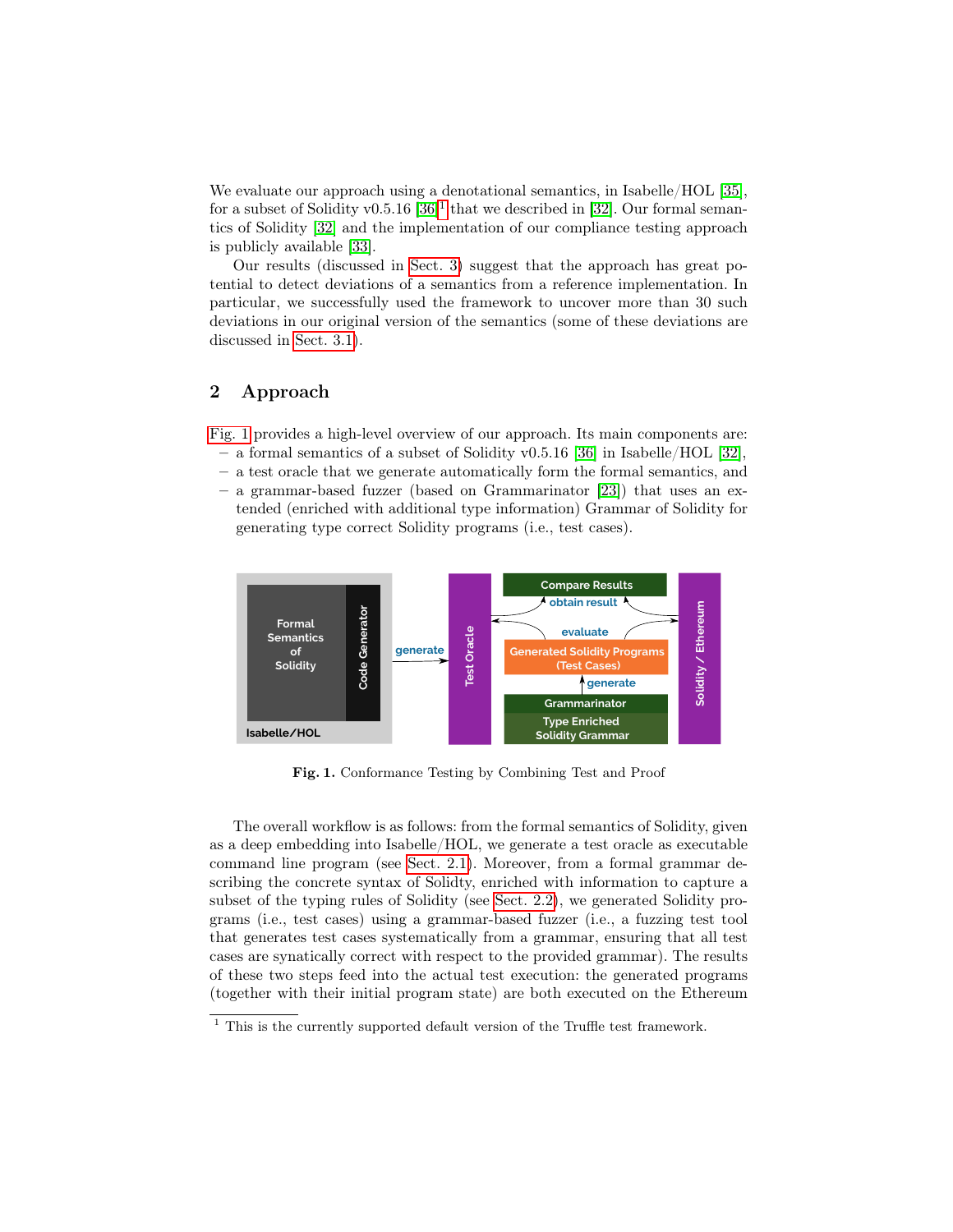blockchain (i.e., the implementation) and our formally derived test oracle. Finally, the resulting programs states are compared and if they are equal, the test has passed, otherwise the test failed (see [Sect. 2.3\)](#page-8-0). We conclude this section by illustrating our approach by discussing an example SC generated by our framework [\(Sect. 2.4\)](#page-9-0).

### <span id="page-3-0"></span>2.1 Deriving a Test Oracle from a Formal Semantics

We base our current work on a formalization of the Solidity in Isabelle/HOL [\[35\]](#page-19-1), for details, we refer the reader elsewhere [\[32\]](#page-18-0). The core of the formal semantics is the semantic function for statements:

## $C: \ \mathbb{C} \to \text{Environment} \to \text{State} \to \text{Nat} \to (\text{State} \times \text{Nat})$

Where  $C$  is the data type capturing the statements of Solidity (e.g., while loops, conditionals, assignments), Environment is the environment in which the expression that are part of a statement are evaluated in, and State is the program state. So far, this is mostly the standard definition of a semantic function for a denotational semantics. There are a few exceptions though, in particular: the execution of Solidity statements generates Gas costs. The initial balance is passed as Nat and the semantic function returns a tuple consisting of the new program state and the updated Gas balance. If an execution runs out of Gas during the execution, the program is terminated (see [\[32\]](#page-18-0) and [\[41\]](#page-19-2) for details).

Assuming that the semantics function is executable, in principle, the semantics function can be used as test oracle. In its simplest form, we can use the simplifier of Isabelle to symbolically evaluate the semantic function, in Isabelle. Given a concrete Solidity program (i.e., a statement), a ground environment, state, and a concrete Gas balance, the simplification in Isabelle will yield a state (or none, in case of an exception during the program evaluation).

This straightforward approach is not always desired. Firstly, symbolic execution using Isabelle's simplifier can be very slow. Second, it requires to interface the test framework directly with Isabelle. Thus, we make use of Isabelle's code generator to generate a Haskell implementation of the semantic function that can be compiled into a stand-alone program (i.e., the Test Oracle in [Fig. 1\)](#page-2-1). This program takes the same arguments as our semantic evaluation function and returns either an error or a new program state, which is used for determining if our semantics, for a given test case (i.e., a Solidity program and corresponding state) is compliant to the implementation.

Naturally, a formal semantics expressed in higher-order logic (HOL) is more abstract than a program in a programming language, such as Haskell [\[31\]](#page-18-3). For example, our semantics makes intensive use of (finite) sets, which results in a semantic function that is not executable in a strict sense. To make it efficiently executable, we need to transform expressions using sets into semantically equivalent expressions using lists. For this, we formally prove in Isabelle conversion lemmas, e.g.:

– lemma [code]:

sorted list of set (set  $xs$ ) = sort (remdups xs)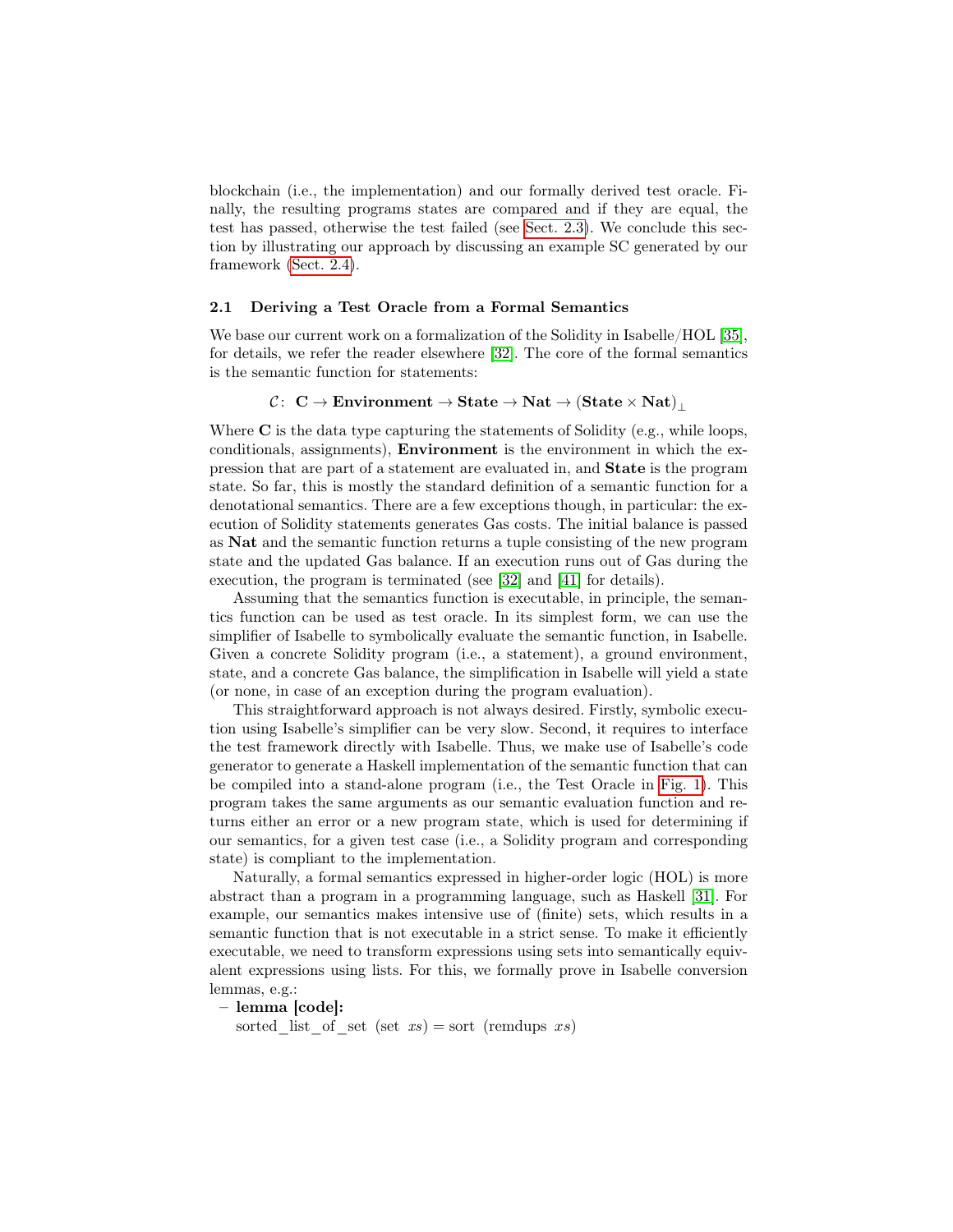#### – lemma [code]:

ffold init ct a c = fold (init ct) (remdups (sorted list of set (fset c))) a These lemmas, proved for improving our testing approach, are added to the simplifier used for generating code, i.e., automatically converting sets to a more efficient list representation.

Moreover, we need to interface our test oracle with the test system, i.e., our generated program needs to be able to parse (the abstract syntax of) Solidity programs. For this reason, we have chosen Haskell as the target language (instead of one of the other targets Isabelle's code generator supports): Haskell allows us to make use of the automated generation of parsing and pretty-printing functions using Haskell's deriving feature.

Out setup is also used by Isabelle's code generator for SML, the language Isabelle's kernel is implemented in. This makes fast and efficient evaluation of Solidity expressions available to Isabelle itself, e.g., the value-statement:

value eval 1 stmt SKIP (STR ''089B'') (STR '''') (STR ''0'')

 $[$ (STR ''089'', STR ''100''),(STR ''15f'', STR ''100'')] [] [(STR ''v1'', (Value TBool, Stackbool True))]}

yields "STR  $'$ 'v1==true\n089.balance==100\n15f.balance==100\n''". This setup is also automatically used by (potentially unsafe) proof tactics such as "eval" or Isabelle's specification-based testing tools and counter-example generators such as QuickCheck.

#### <span id="page-4-0"></span>2.2 Generate Random Solidity Code

Grammarinator [\[23\]](#page-18-2) is a grammar-based fuzzing tool: given a formal grammar of a language, Grammarinator generates random programs, which are syntactically correct (but, e.g., could still be ill-typed). The quality of the generated programs, however, depends on the provided grammar. In particular, if the grammar is too relaxed, this leads to the creation of programs which do not even compile. For the purpose of testing the semantics, however, we are interested in programs which we can run and compare with our semantics. Thus, we need to provide a grammar which is strong enough to lead to the creation of compiling programs.

In general, such a grammar needs to consider typing information and thus consists of more rules as we usually see in grammars used for the generation of parsers. For example, the grammar we used to test our subset of Solidity consists of more than 35 000 lines of ANTLR4 code. Thus, instead of manually creating the grammar, we implemented a tool which generates the corresponding grammar. Roughly speaking, the program consists of six main steps: 1. Generate rules for types 2. Generate rules for identifiers 3. Generate rules for variable declarations 4. Generate rules for expressions 5. Generate rules for lvalues 6. Generate rules for statements In the following, we discuss the rules generated by the tool.

Rules for types. Our subset of Solidity supports four basic types: boolean, address, signed and unsigned integers of 8-256 bit. Thus, the generated grammar contains rules for all of these types.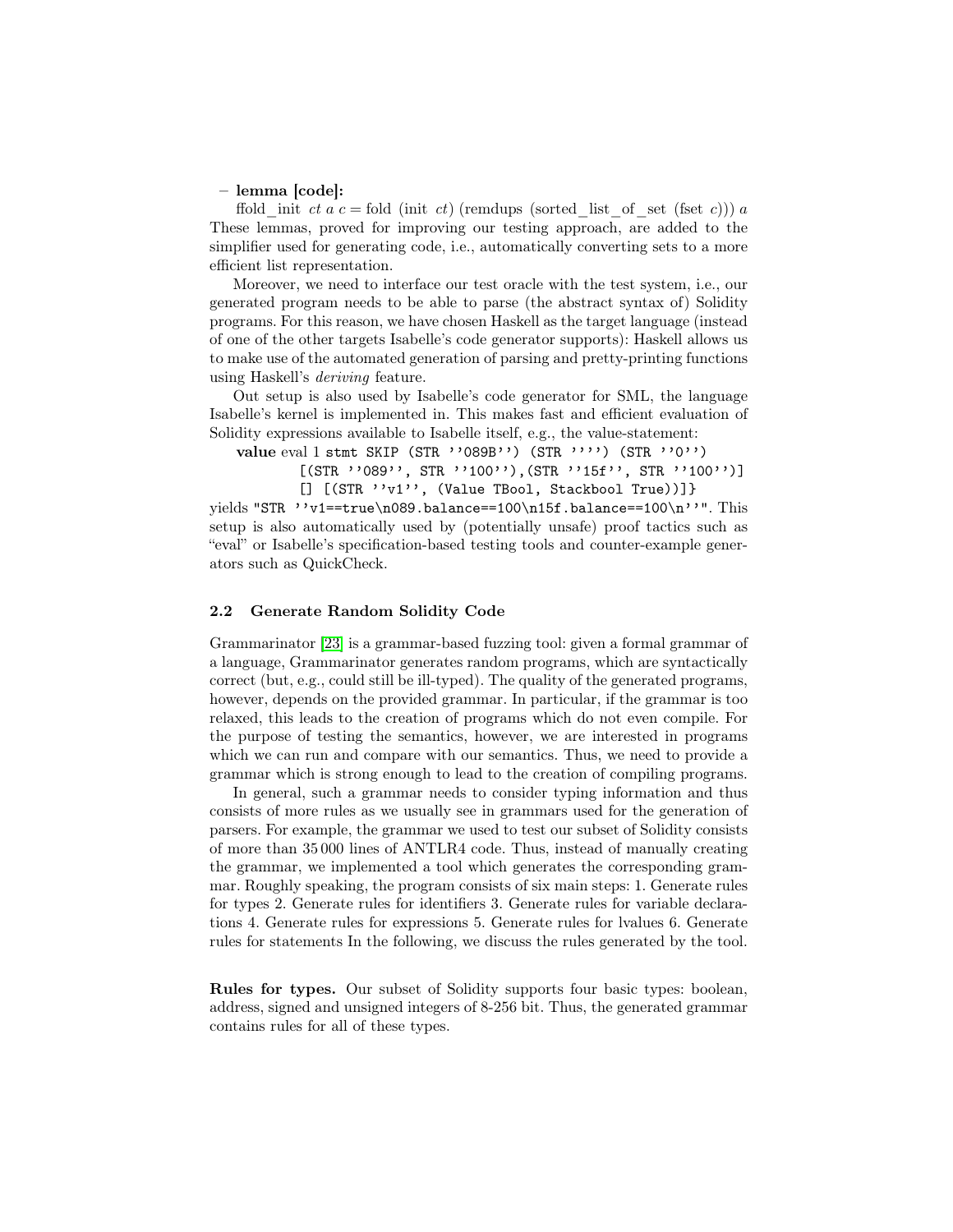**Rules for identifiers.** In Solidity, we usually distinguish between *basic types* and complex types such as mappings and arrays. In addition, Solidity supports two different kinds of store to keep corresponding values: memory and storage. Our grammar provides rules to generate identifiers for all of these types.

In particular, the grammar provides one rule for producing identifiers for each of the basic types. Each of these rules allows for the creation of up to 10 identifiers for each kind of store:

```
IB: 'v_b' ('s'|'m') [0-9] ;
IA : 'v_a' ' ('s'')' m') [0-9] ;IU8: 'v_1u8_ ' ('s'|'m') [0-9] ; ...
IS8: 'v<sub>-</sub>s8<sub>-</sub>' ('s'|'m') [0-9] ; ...
```
In Solidity, mappings are only allowed to be kept in storage which is why we do not need to distinguish between memory and storage for mapping identifiers. The type of a mapping depends on the type of its keys and the type of its values, and thus we need to consider both of them when generating corresponding identifiers. In the following we show one such rule used to generate identifiers for mappings from addresses to unsigned 128-bit integers:

IMAU128: 'v\_m\_a\_u128\_' [0-9] ;

Similar rules are used to generate identifiers for all other types of mappings.

Array types are determined by the type of their values and the size of each of their dimensions. Thus, we need to consider all of them when generating rules for the production of array identifiers. We now show two such rules used to generate identifiers for a two-dimensional storage/memory array of signed 88-bit integers in which the first dimension is of size 3 and the second one of size 2:

IAS88\_S\_32 : 'a\_s88\_32\_s ' [0 -9] ; IAS88\_M\_32 : 'a\_s88\_32\_m ' [0 -9] ;

Again, similar rules are used to generate identifiers for all other types of arrays.

Rules for variable declarations. In Solidity, mappings can only be used at the SC level and not for local declarations. Thus, the rules for local declarations only need to consider variables of basic types as well as variables of array type. However, the rules need to ensure consistency of the identifier with its type. For base types we only need to combine the corresponding rules for identifiers and types discussed above.

For arrays, however, the situation is more complicated. First, a declaration needs to explicitly state the store in which the array is kept (storage or memory). In addition, Solidity does not allow for uninitialized storage arrays. These two aspects need to be considered when creating rules for the generation of variable declarations. In the following we list two of these rules used to generate variable declarations for a two-dimensional storage/memory array of signed 88-bit integers in which the first dimension is of size 3 and the second one of size 2:

```
TS88 '[3][2]' ' ' STORAGE ' ' IAS88_S_32
  ' = ' as88_S_32_exp ';'
```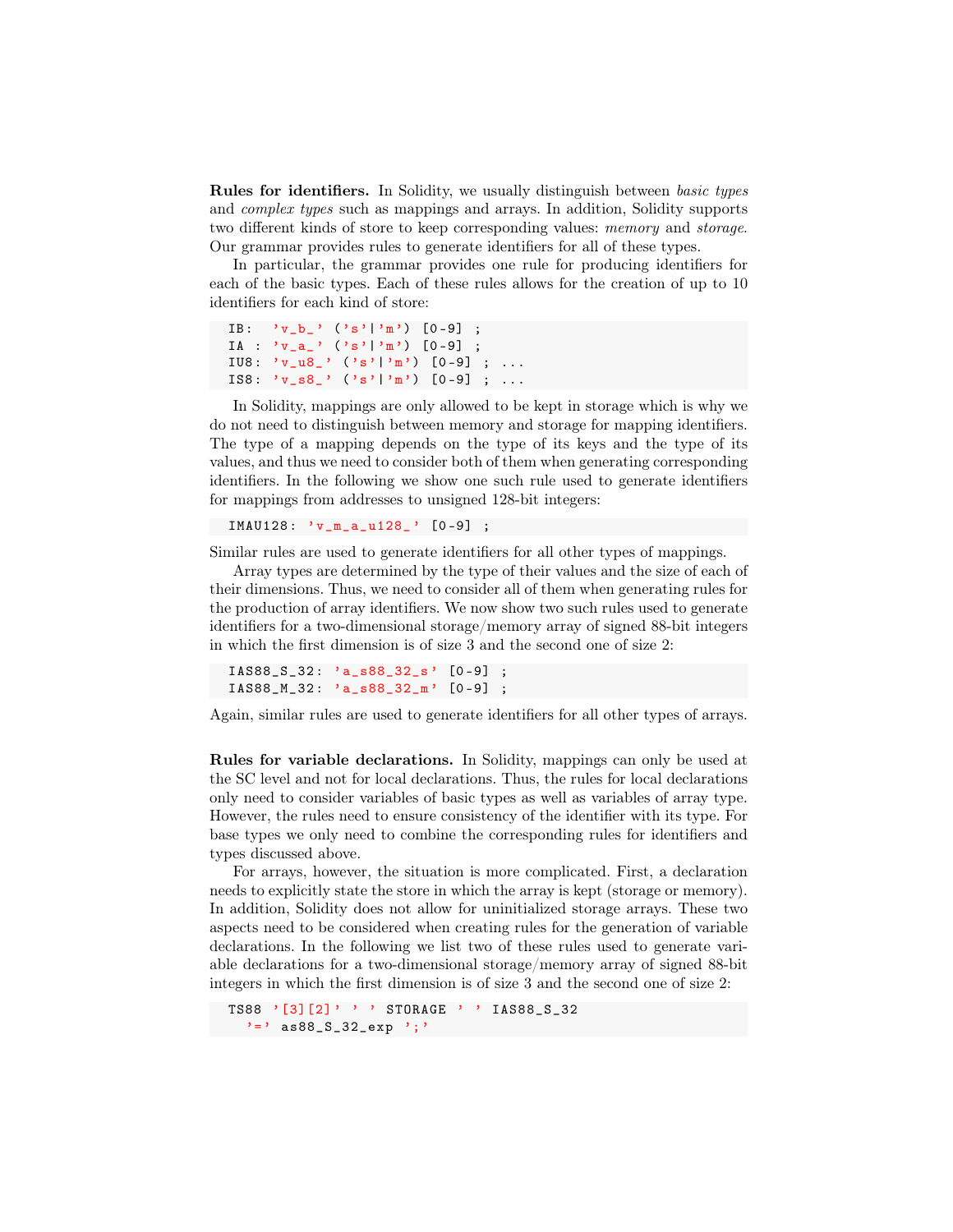```
TS88 ' [3][2] ' ' MEMORY ' ' IAS88_M_32
  ('=') (as88_S_S_32_{exp} | as88_M_32_{exp})? ';'
```
Note that initialization is required for the version dealing with storage variables and optional for the version dealing with memory variables. In addition, in the first case, the variable needs to be initialized with a corresponding storage expression while in the latter case the variable may be initialized with either a storage or a memory expression as long as the types are consistent.

Rules for expressions. Our grammar provides rules to generate expressions for each of the different base types. In particular, expressions of a certain type can be directly generated by literals or identifiers of that type. In addition, an expression of a certain type can be obtained from identifiers of higher types by using corresponding keys. For example, the following rules are used to produce boolean expressions from corresponding mapping identifiers:

```
| IMBB '[' bexpression ']'
| IMAB '<sup>'</sup> aexpression ']'
| IMU8B '[' u8expression ']' ...
| IMS8B '<sup>'</sup> s8expression ']' ...
```
Again, the situation is more complicated when it comes to array identifiers. To this end, we first need to add rules to generate corresponding keys:

```
I1: 'uint256(' [0-0] ');
I2: 'uint256(' [0-1]')'
I3: 'uint256 (' [0-2] ')';
```
Here,  $I_k$  is a rule to access one dimension of an array of size k. Now we can use these rules to create rules to access the various dimensions of an array. For example, the following rules are used to generate an expression of a onedimensional boolean memory array of size 3:

```
ab_M_3_exp
  : IAB_M_3
  | ab_M_31_exp '[' I1 ']'
  | ab_M_32_exp '[' I2 ']'
  | ab_M_33_exp '[' I3 ']'
  ;
                                 ab_M_31_exp : IAB_M_31 ;
                                 ab_M_32_exp : IAB_M_32 ;
                                 ab_M_33_exp : IAB_M_33 ;
```
In particular, such an expression can be obtained by either using a corresponding identifier or by an expression of a two-dimensional memory boolean array using a corresponding key value. Finally, we can use the rules for array expressions to create rules for the corresponding base type. For example, the following rules are used to produce boolean expressions from corresponding array identifiers:

 $\begin{bmatrix} ab\_S_1_exp' \\ b' & 11' \end{bmatrix}$ , ... | ab\_M\_1\_exp '[' I1 ']' ...

Having rules for base expressions of a certain type we can then combine them using corresponding operators. For example, the following rules are used to combine boolean expressions using logical operators: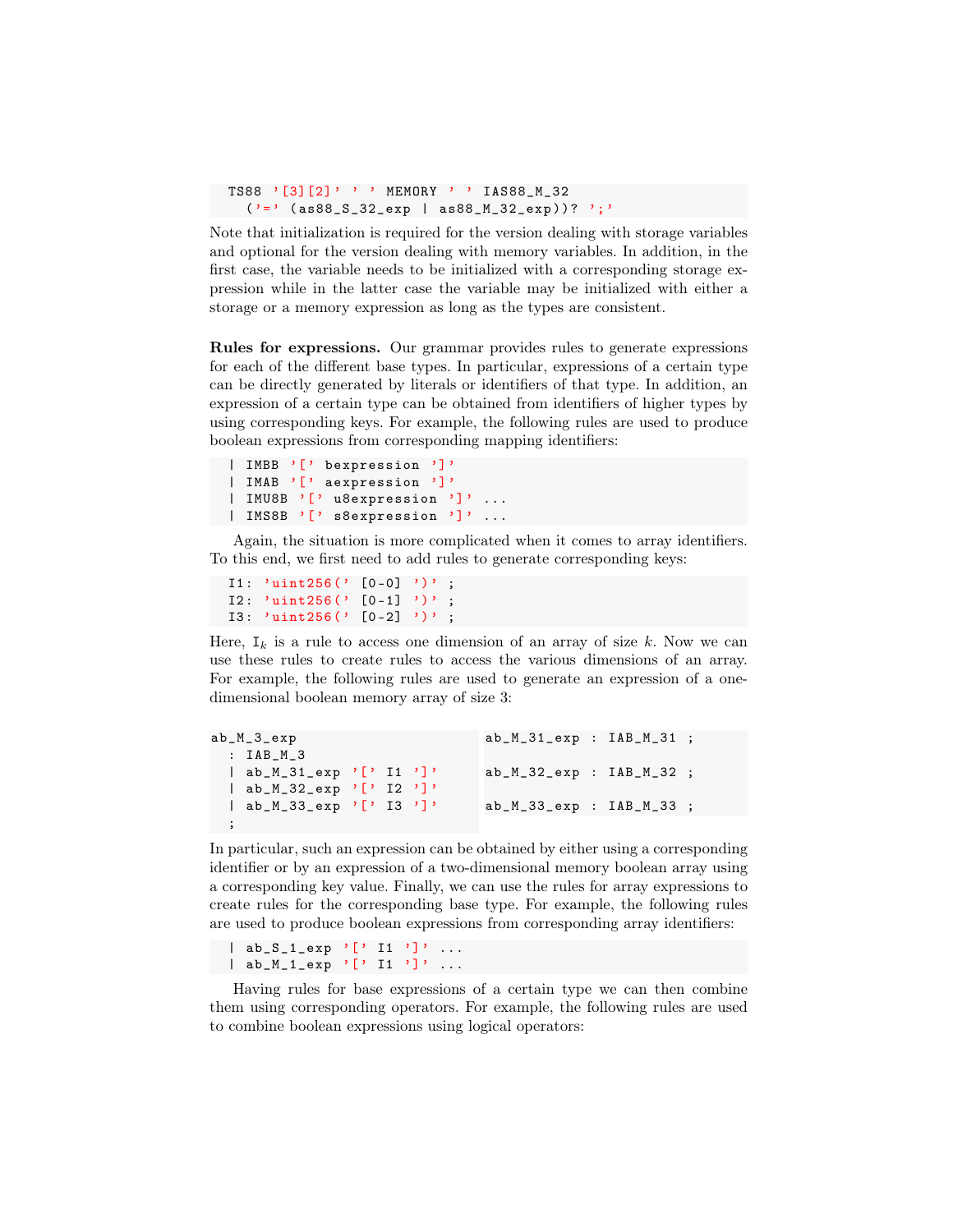| bexpression OP\_EQ bexpression

| bexpression ( OP\_AND | OP\_OR ) bexpression

Care needs to be taken if we use operators over integers since in Solidity only certain types of integers may be combined. The following rules apply:

– Signed integers can be compared to other signed integers.

– Unsigned integers can be compared to other unsigned integers.

– Signed integers can only be compared to unsigned integers with smaller size. For example, the following rule generates boolean expressions by comparing an unsigned 16-bit integer with a signed 24-bit integer:

u16expression ( OP\_EQ | OP\_LE ) s24expression

However, our grammar does not provide rules to compare, for example a signed 16-bit integer with an unsigned 24 bit one since these two types are not compatible and thus the corresponding program would not compile.

The rules for the generation of lvalues is similar to the rules for expressions and not discussed further here.

Rules for statements. In general, our grammar provides two types of rules to generate basic Solidity statements: assignments and transfer commands.

Again, we need to be careful when creating assignment rules since they may easily lead to type errors and thus programs which would not compile. In particular, we need to ensure that lvalues and corresponding expressions have compatible types. This is again simple for expression of basic types. However, the situation is again more complex when it comes to arrays because we need to consider the dimension on the involved arrays. For example, the following rules are used to generate assignments for two-dimensional storage/memory arrays of size 3 and 2:

```
| ab_S_32_lval '=' (ab_S_32_exp | ab_M_32_exp) ';'
| ab_M_32_lval '=' (ab_S_32_exp | ab_M_32_exp) ';'
```
Note that Solidity does indeed allow the assignment of arrays located in different stores as long as the dimensions and types are compatible.

The transfer command allows transferring money from one account to another and our grammar provides corresponding rules for 10 different accounts:

```
| ACO '.' TRANSFER '(' u8expression ')' ';'
| AC1 '.' TRANSFER '(' u8expression ')' ';'
| AC2 '.' TRANSFER '(' u8expression ')' ';'
```
Note that we only allow for unsigned integers of 8-bit expressions to be used in transfers to avoid that balances become empty too fast.

Finally, we can provide rules for higher-level statements such as blocks, conditionals, and loops which completes our grammar:

```
\vert \cdot \rangle declaration statement* \vert \cdot \rangle| 'if' '(' bexpression ')' '{' statement '}'
     'else' '{' statement '}'
| 'while ' '(' bexpression ')' '{' statement '}'
```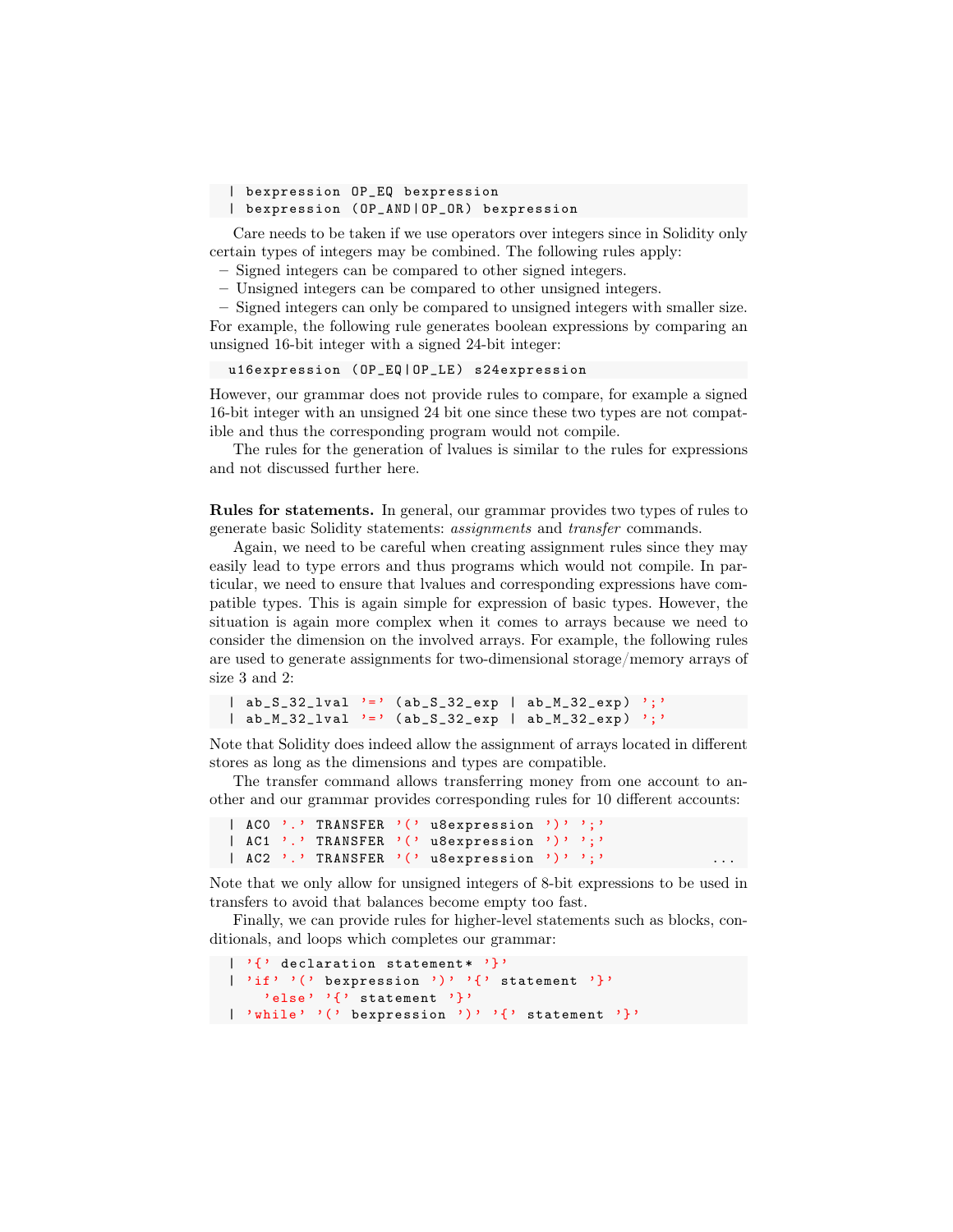#### <span id="page-8-0"></span>2.3 Testing Algorithm

The test framework is fully automated. [Alg. 1](#page-8-1) shows the core algorithm, where [] denotes the empty list and  $xs \leftarrow^+ x$  denotes the list resulting from appending element  $x$  to list  $xs$ . The algorithm requires three configurations:

noStmt the number of programs we would like to test

noStates the number of states for each program which we would like to test grammar the Solidity grammar file used to generate Solidity programs It will then execute noStmt×noStates tests and return a list of failing statements with corresponding states.

The algorithm proceeds in noStmt rounds [\(line 2](#page-8-2)[-line 20\)](#page-8-3). For each round  $i$ , it first generates a random Solidity program stmt [\(line 3\)](#page-8-4). It uses the grammarbased fuzzer Grammarinator [\[23\]](#page-18-2) and the Solidity grammar grammar discussed in [Sect. 2.2.](#page-4-0) Occasionally, the fuzzer may generate a statement twice, which is why we need to check if the statement was already processed [\(line 4-](#page-8-5)[line 5\)](#page-8-6).

Next, we analyze the generated program and extract all the variable identifiers vars [\(line 6\)](#page-8-7). Note that this step requires to be able to identify an identifier within program code. However, this is possible since, as discussed in [Sect. 2.2,](#page-4-0) our

<span id="page-8-15"></span><span id="page-8-14"></span><span id="page-8-13"></span><span id="page-8-12"></span><span id="page-8-11"></span><span id="page-8-10"></span><span id="page-8-9"></span><span id="page-8-8"></span><span id="page-8-7"></span><span id="page-8-6"></span><span id="page-8-5"></span><span id="page-8-4"></span><span id="page-8-3"></span><span id="page-8-2"></span><span id="page-8-1"></span>

|    | <b>Algorithm 1: TestSolidity</b>                                                               |  |  |  |
|----|------------------------------------------------------------------------------------------------|--|--|--|
|    | Data: noStmt                                                                                   |  |  |  |
|    | Data: noStates                                                                                 |  |  |  |
|    | Data: grammar                                                                                  |  |  |  |
|    | <b>Result:</b> results containing statements which lead to different results                   |  |  |  |
|    | 1 results, stmts $\leftarrow$ [];                                                              |  |  |  |
|    | 2 for $i \leftarrow 0$ to noStmt do                                                            |  |  |  |
| 3  | stmt $\leftarrow$ generate(grammar);                                                           |  |  |  |
| 4  | if stmt $\in$ stmts then                                                                       |  |  |  |
| 5  | continue;                                                                                      |  |  |  |
| 6  | $vars \leftarrow extract (stmt);$                                                              |  |  |  |
| 7  | $\mathsf{istmt} \leftarrow \mathsf{instrument}(\mathsf{stmt});$                                |  |  |  |
| 8  | $\mathsf{astmt} \leftarrow \mathsf{parse}(\mathsf{istmt});$                                    |  |  |  |
| 9  | $scs \leftarrow \lceil \cdot \rceil$                                                           |  |  |  |
| 10 | for $i \leftarrow 0$ to noStates do                                                            |  |  |  |
| 11 | vals $\leftarrow$ [];                                                                          |  |  |  |
| 12 | for var $\in$ vars do                                                                          |  |  |  |
| 13 | $val \leftarrow \text{random}(var);$                                                           |  |  |  |
| 14 | vals $\leftarrow^+$ var, val;                                                                  |  |  |  |
| 15 | $result \leftarrow evaluate(astmt,vals);$                                                      |  |  |  |
| 16 | $\mathsf{scs} \leftarrow^+ \mathsf{createSC}(\mathsf{vals}, \mathsf{istmt}, \mathsf{result});$ |  |  |  |
| 17 | $result \leftarrow execute(scs);$                                                              |  |  |  |
| 18 | if $\neg$ result then                                                                          |  |  |  |
| 19 | results $\leftarrow^+$ astmt, vals;                                                            |  |  |  |
| 20 | stmts $\leftarrow^+$ stmt;                                                                     |  |  |  |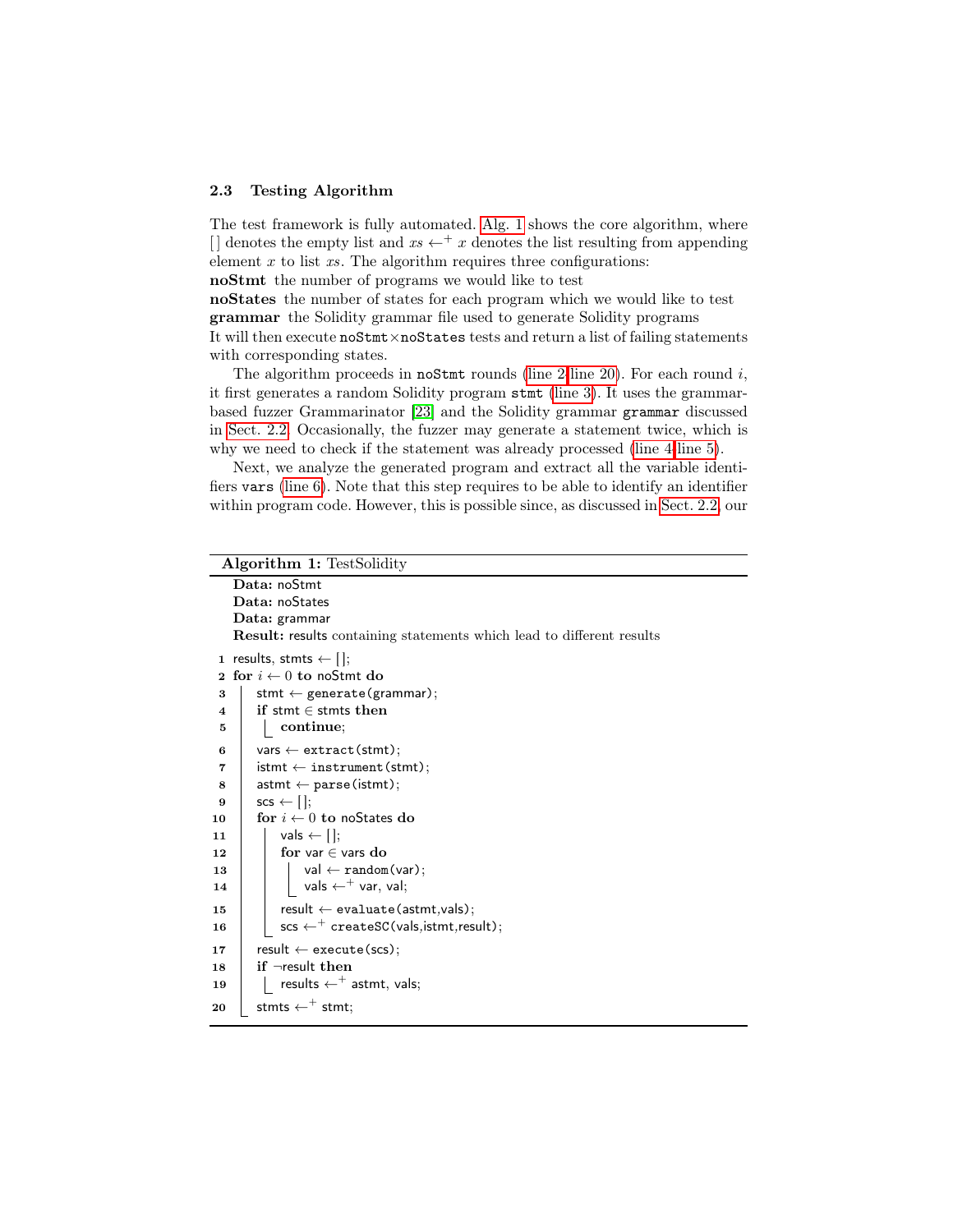grammar requires a certain structure for variable identifiers. Indeed, our grammar even ensures that the type of an identifier is encoded in its name which is required later on for generating random states.

The generated programs may also contain loops, and thus they may not always terminate. However, for the purpose of testing the implementation against the semantics, termination is actually desirable. Thus, [line 7](#page-8-8) analyzes the generated program and modifies all loops by adding a variable which increases with each iteration. In addition, it adds a disjunction to the loop condition which asserts that the variable is less than a certain value (see [Sect. 2.4](#page-9-0) for an example).

The resulting program istmt is in concrete Solidity syntax. However, our semantics requires a program given in abstract syntax. Thus, [line 8](#page-8-9) parses the modified program and returns its abstract syntax tree astmt.

Next we generate noStates random states for the currently processed program [\(line 10-](#page-8-10)[line 16\)](#page-8-11). To this end, we first iterate over all the variables extracted from the statement, generate a random value for it and add the variable as well as its value to a list vals [\(line 12-](#page-8-12)[line 14\)](#page-8-13). Note that for a meaningful program, the generated value needs to conform to the type of the identifier. However, as mentioned above, the type of an identifier is encoded into its name which allows for the generation of type-conform values.

Having generated a random state, we can execute the abstract statement using our evaluator. The resulting state is then used to create a corresponding test SC and add it to list scs. To this end, we modify a template SC with a single test function: The variables and their generated values vals are used to create corresponding variable declarations. The body of the function is given by the concrete statement istmt. The result state result from the evaluator is used to create corresponding assertions. An example of such an SC is discussed later on in [Sect. 2.4.](#page-9-0)

After creating test SCs for each state we can execute them using the Truffle test framework [\[14\]](#page-17-2). The framework deploys the SCs to a local instance of the Ganache blockchain [\[13\]](#page-17-3) and executes their test methods reporting failing assertions. Note that if an assertion fails, this means that the computed results for one of the variables deviates from the corresponding value of the result state obtained by the evaluator, and thus it will be recorded by the algorithm [\(line 18-](#page-8-14)[line 19\)](#page-8-15) in list results.

Finally, the statement is added to the list of processed statements stmts and a new iteration starts.

## <span id="page-9-0"></span>2.4 Example Smart Contract

[Listing 1.1](#page-10-1) shows parts of an SC generated from our test framework. As mentioned in [Sect. 2.3,](#page-8-0) the SC consists of a single method test which contains the generated program. The program itself (istmt in [Alg. 1\)](#page-8-1) is provided in [line 13](#page-10-2) [line 20.](#page-10-3) Note that the program contains a while loop, and thus it was modified by our instrumentation (method instrument in [Alg. 1\)](#page-8-1) which added a counter variable counter1 to ensure termination.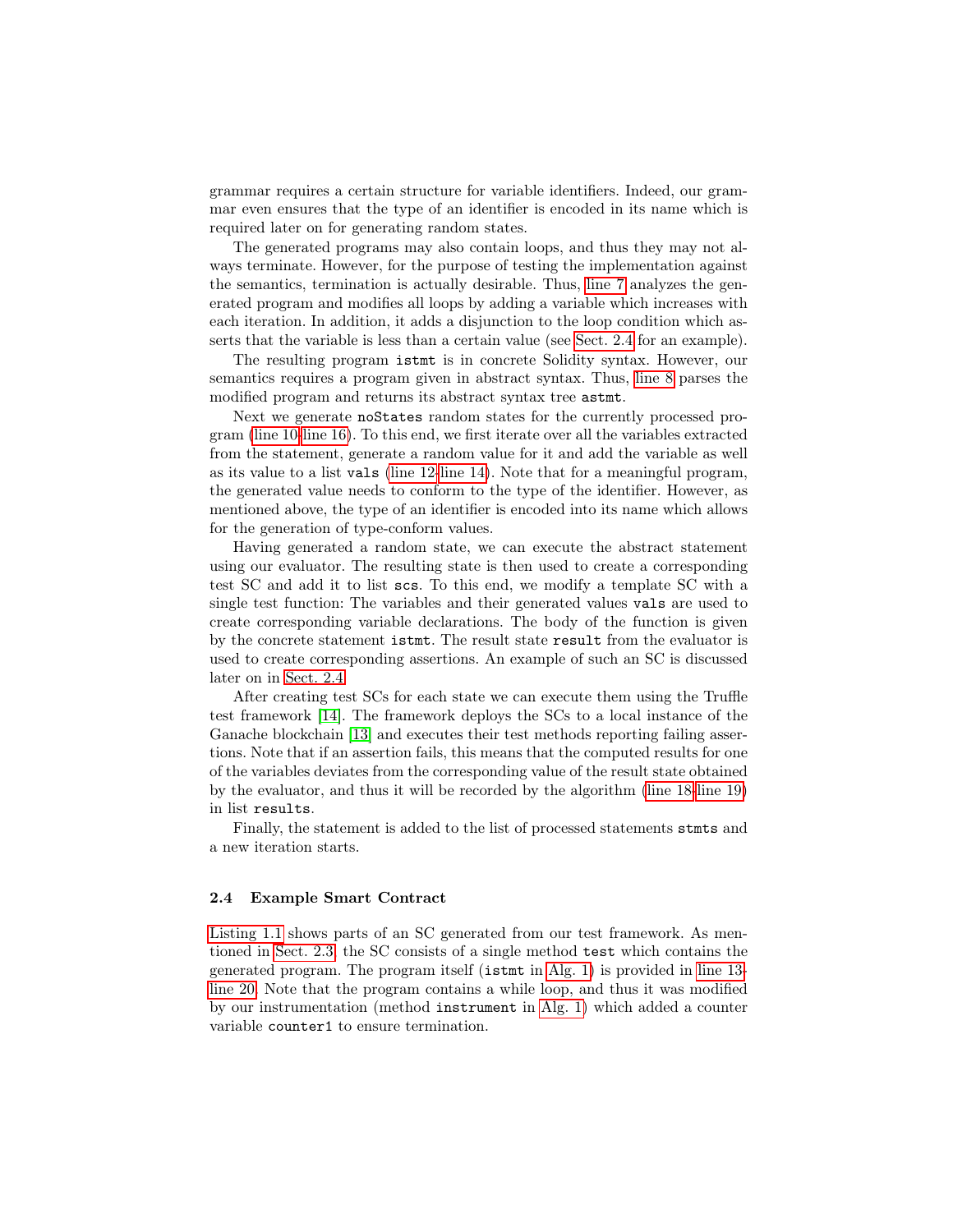The extracted storage variables are declared as SC variables [\(line 2-](#page-10-4)[line 5\)](#page-10-5) whereas the extracted memory/stack variables are declared locally [\(line 7-](#page-10-6)[line 9\)](#page-10-7). The generated state (vals in [Alg. 1\)](#page-8-1) was used to initialize the variables extracted from the statement [\(line 10-](#page-10-8)[line 12\)](#page-10-9).

Finally, the outcome of the evaluator (result in [Alg. 1\)](#page-8-1) was used to generate assert statements [\(line 21-](#page-10-10)[line 27\)](#page-10-11).

## <span id="page-10-0"></span>3 Evaluation

Our framework detected over 30 issues with our original semantics. In the following we discuss some of them and then present statistics about test execution.

```
1 contract TestContract0 {
2 uint8 v_u8_s8;
3 mapping(uint16 => uint8) v_{m_u}u16_u8_9;4 bool[1][2] a_b_12_s5;
 5 ...
6 function test() public {
 7 uint104 v_u104_m2;
8 uint104[1][1] memory a_u104_11_m2;
9 ...
10 v_u104_m2=14622709355569675963178665339646;
11 v_m_u16_u8_9[59381]=79;
12 ...
13 int8 counter1=int8(0);
14 while((v_m_u224_s240_1[uint224(444)]==
15 (v_u216_s1-v_u104_m2) && counter1<int8(10)){
16 0xf7218C33533a3F22e3296F8b1DC0074B399355Eb
17 .transfer(v_m_u16_u8_9[uint16(0)]);
18 counter1=counter1+int8(1);
19 }
20 ...
21 Assert.equal(v_m_u16_u8_9[59381]==79, true);
22 Assert.equal(a_u104_11_m2[0][0]==
23 8130097819054169632795960896007, true);
24 Assert.equal(
25 0xf7218C33533a3F22e3296F8b1DC0074B399355Eb
26 .balance==100000000000000000000, true);
27 ...
28 }
29 }
                                            Extracted
                                             storage variables
                                         Extracted
                                         memory/stack variables
                                               Generated
                                               input state
                                                    Generated
                                                    program
                                                 Computed
                                                 result state
```
<span id="page-10-11"></span><span id="page-10-10"></span><span id="page-10-3"></span>Listing 1.1. Example test contract generated by our testing framework.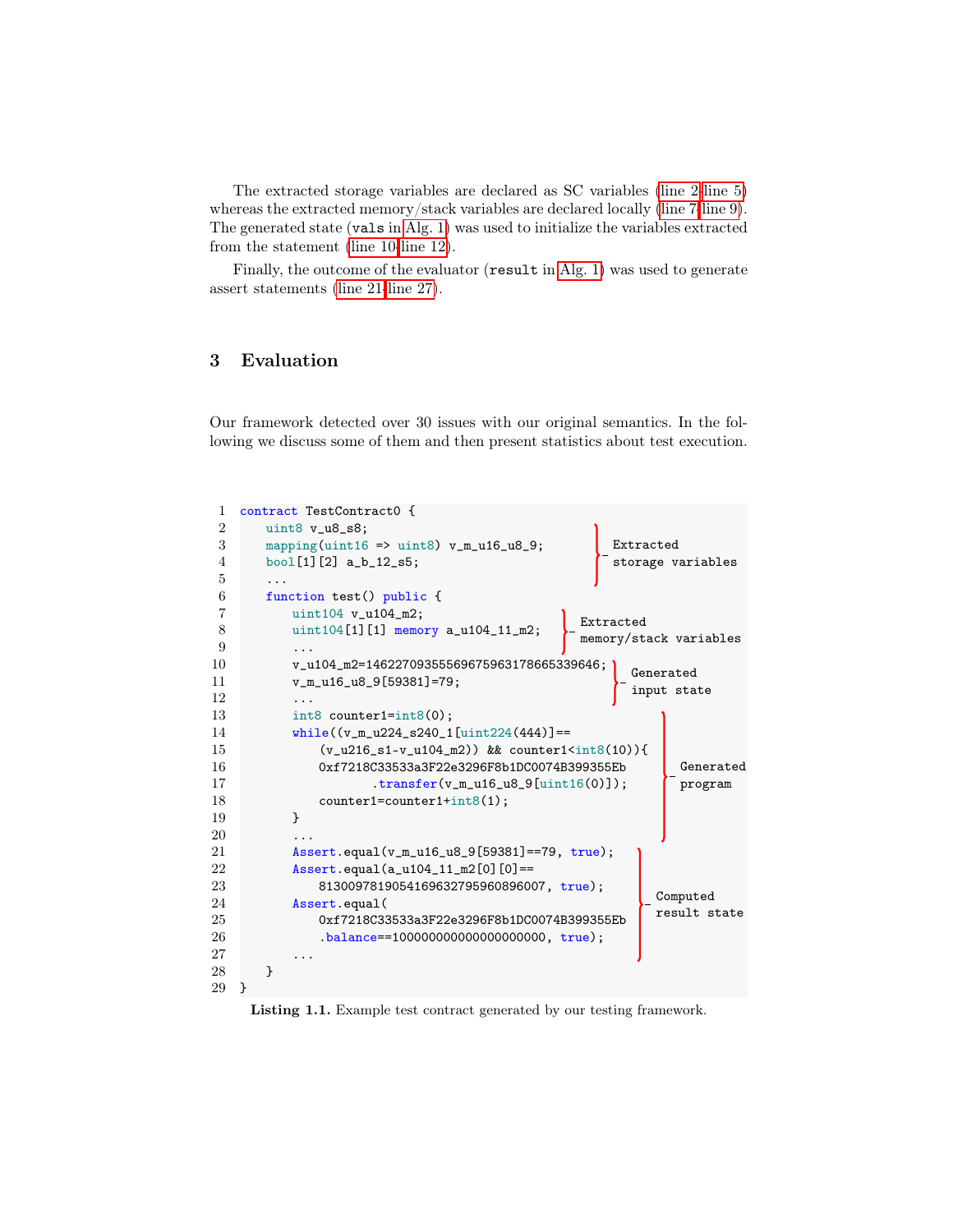#### <span id="page-11-0"></span>3.1 Examples of Detected Issues

Integer arithmetic. In Solidity, arithmetic operations are allowed if the types of the operators are compatible (see [Sect. 2.2\)](#page-4-0). Consider, for example, the following Solidity statements:

```
assert (uint128(1) + int256(1) == int256(2));assert (uint128(1) + uint256(1) == uint256(2));assert (int128(1) + int256(1) == int256(2));\frac{1}{1} uint256(1) + int128(1) is not allowed
```
As can be seen, arithmetic operations are possible if both operands are either signed or unsigned integers or if one is signed and the other unsigned and the size of the signed one is larger than the size of the unsigned one.

In the original version of our semantics we followed this rule. However, due to a misplaced comparison operator we assigned an error to expressions in which the first operand was an *unsigned*  $b_1$ -bit integer and the second operand a *signed*  $b_2$ -bit integer and  $b_1 < b_2$ .

Implicit initialization. In Solidity, uninitialized variables are implicitly assigned a default value. Consider, for example, the following Solidity fragments:

| $int128 x$ :    | bool x;                | address x:                          |
|-----------------|------------------------|-------------------------------------|
| $assert(x==0);$ | $assert(x == false)$ ; | $\text{assert}(x = address(0x0))$ ; |

Here, a variable of type integer is implicitly initialized with 0, a variable of type bool with false, and a variable of type address with address 0.

We followed this specification in our original semantics, however, due to a mistake in the initialization function, signed integer variables were initialized with their size instead of 0.

Storage pointers. In Solidity, assignments between variables denoting storage arrays copy the array from one storage location to another. Consider, for example, the smart contract (SC) Test1 depicted in [Fig. 2.](#page-12-0) Here, the assignment in [line 3](#page-12-1) actually copies the whole array from var1 to var2. Thus, the assignment in [line 6](#page-12-2) only affects the copy in var2 and var1 remains unchanged.

This behavior changes, however, if we use a local storage variable. To see this, consider SC Test2 in [Fig. 2.](#page-12-0) Here, the assignment in [line 5](#page-12-3) only assigns the storage location of var1 to var2. Thus, the assignment in [line 6](#page-12-4) actually changes the value of var1. In our original semantics we did not make this distinction and rather always copied the complete array.

Array copy. In Solidity, assignments between variables of arrays within different stores require the arrays to be copied between the stores. Consider, for example, the following SC:

1 contract Test { 2 uint8[2][2] var1=[[1,1], [1,1]];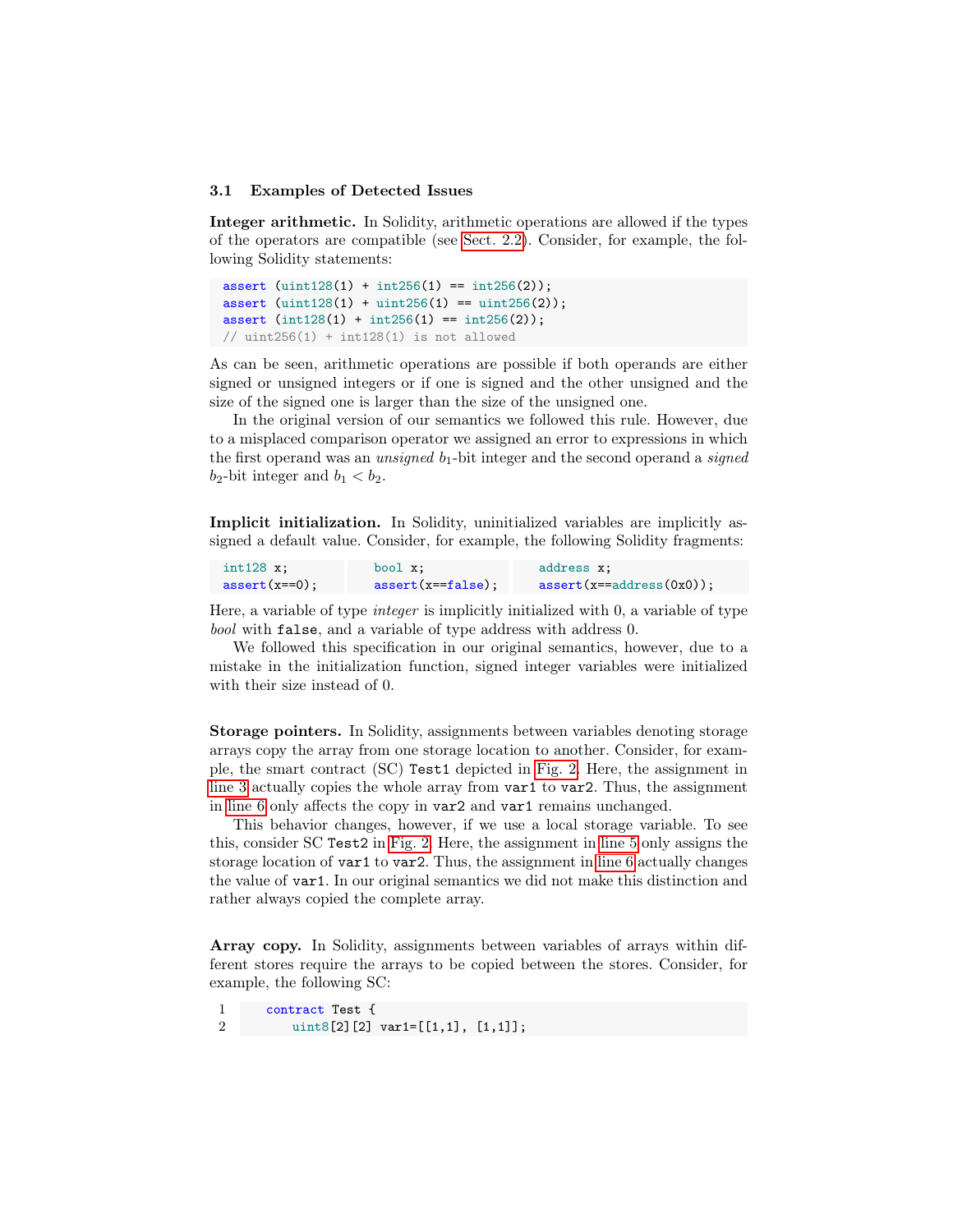```
1 contract Test1 {
2 \text{uint8[2]} \text{ var1=[1,2];}3 uint8[2] var2=var1;
4
5 function test() public {
6 var2[1]=0;7 assert(var1[1]==1);
8 }
9 }
                                  1 contract Test2 {
                                  2 uint8[2] var1=[1,2];
                                  3
                                  4 function test() public {
                                  5 uint8[2] storage var2=var1;
                                  6 var2[1]=0;7 assert(var1[1]==0);
                                  8 }
                                  9 }
```
<span id="page-12-4"></span><span id="page-12-3"></span><span id="page-12-0"></span>Fig. 2. Example Solidity smart contract.

```
3
4 function test() public {
5 uint8[2] memory var2 = [2,2];
6 var1[1]=var2;
7 assert(var1[0][0]==1);
8 assert(var1[0][1]==1);
9 \text{assert}(\text{var1}[1][0] == 2);10 assert(var1[1][1]==2);
11 }
12 }
```
Here, the array var1 is located in storage whereas the array var2 is located in memory. Thus, the assignment in [line 6](#page-12-5) requires the array of var2 to be copied to the location of the second array in var1. This changes all entries in var1 where the first index is 1.

In our original semantics we considered the requirement to copy arrays in assignments when they are located in different stores. However, we made a mistake in calculating the storage locations: in our original version of the semantics, we would have changed all entries in var1 where the second index is 1.

## 3.2 Statistics

After fixing all the detected bugs, we run the framework for several days which resulted in more than 10 000 successful tests. To cross-validate the effectiveness of the testing framework we also collected coverage information for the semantics using the Hpc tool [\[19\]](#page-18-4). The results are summarized in [Fig. 3:](#page-13-0) Out of 123 definitions, 121 were executed during the tests. In addition, 186 alternatives (out of 524) and 1 592 expressions (out of 2 394) were executed.

Hpc also generates detailed coverage reports for every module. When inspecting these reports it turns out that the low number of covered alternatives is mainly because of missing executions of error cases (e.g. ill-typed programs). Consider, for example, [Fig. 4](#page-13-1) which shows an excerpt of the coverage report for the semantics of conditionals. From the figure we can observe that most of the code is indeed executed. In particular, the fuzzer generated programs and corresponding states which triggered the execution of both: the true and the false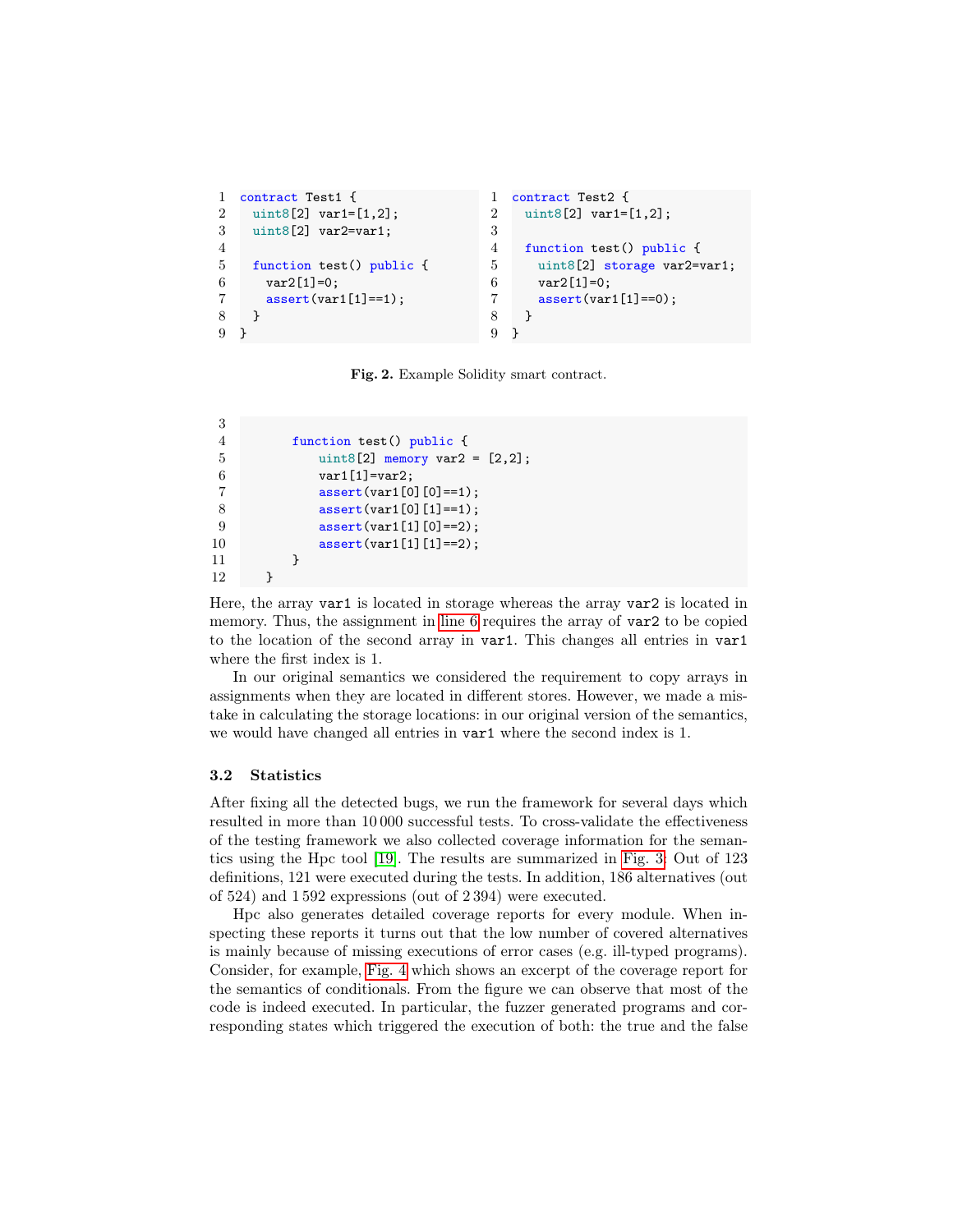

<span id="page-13-0"></span>Fig. 3. Overall test coverage of semantics.

branch. In addition, we can see that the only code which was not executed is the one dealing with erroneous situations such as non-compiling programs.



Fig. 4. Coverage report for conditional from Statements.hs.html [\[33\]](#page-18-1)

<span id="page-13-1"></span>This is because our framework only generates well-formed Solidity programs and thus the error cases are not executed. While this significantly increases the amount of good test cases it can also be a limitation if deviations occur in error cases. In particular, the framework does not allow to test that a program which does not compile leads to an error in the semantics. While this may be acceptable in some situations, it may not be acceptable for other situations which is why we are currently working on this as mentioned in future work.

## 4 Related Work

Grammar-based fuzzing. Fuzzing is a common technique to automatic testing [\[17\]](#page-17-4). Grammar-based testing is one technique for fuzzing structured inputs. First work in this area dates back to 1970s [\[22,](#page-18-5)[38\]](#page-19-3). Modern tools in this area comprise, for example Grammarinator [\[23\]](#page-18-2) and LangFuzz [\[24\]](#page-18-6). A stochastic approach is provided by Kifetew et al. [\[28\]](#page-18-7).

The problem with these types of approaches is that traditional grammars are too relaxed (recall [Sect. 2.2\)](#page-4-0) and thus create only few relevant inputs. This problem with grammar-based fuzzing is well-known and attempts have been made to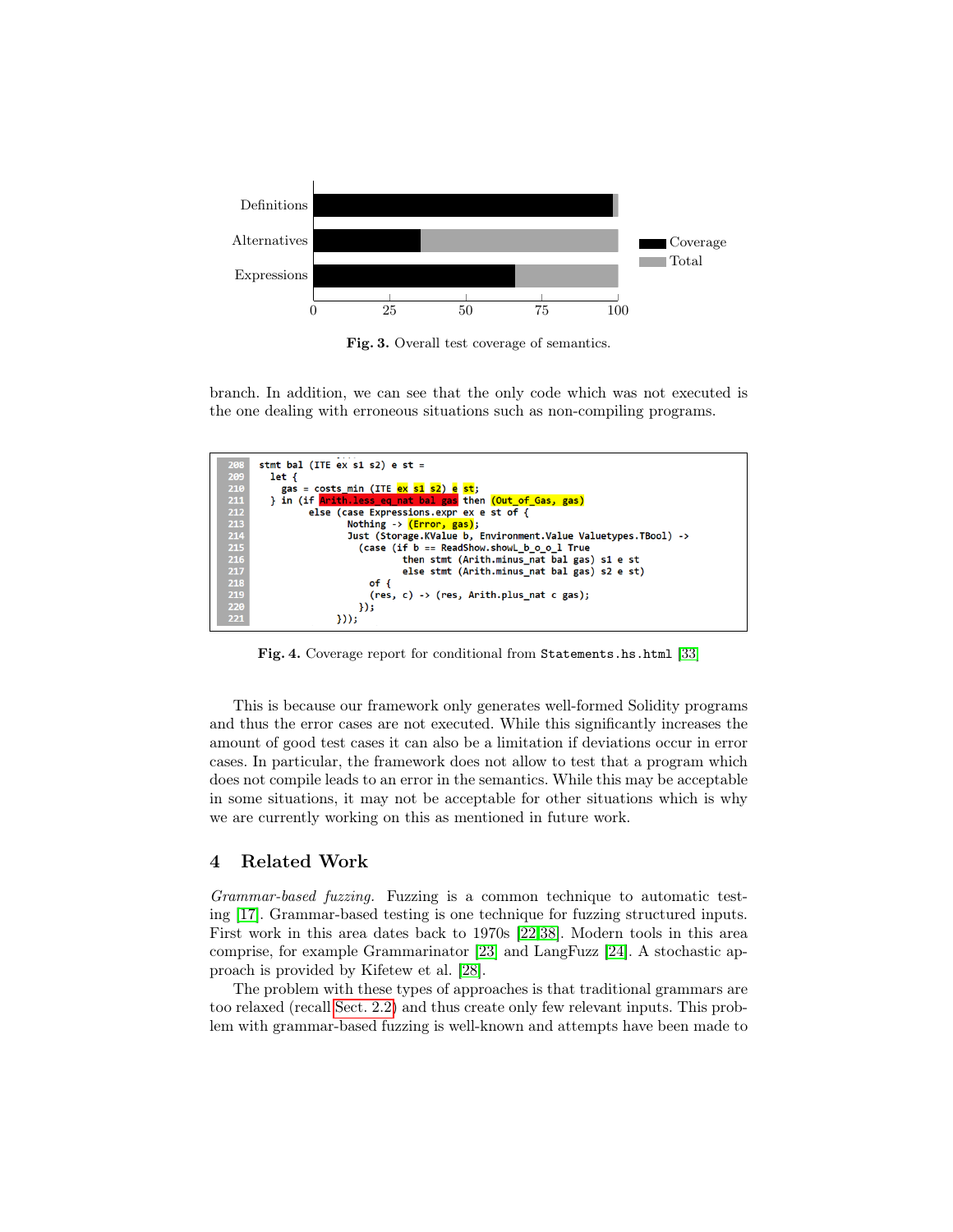improve the results. For example, Godefroid et al. [\[20\]](#page-18-8) combines grammar-based fuzzing with whitebox testing to increase the number of meaningful tests. Thus, they achieve an increase from 11.9% coverage to 20% for testing a JavaScript interpreter using grammar-based whitebox fuzzing. Another work in this area is due to Majumdar and Xu [\[30\]](#page-18-9) which provide an approach which combines grammar-based testing with concolic execution based on symbolic grammars to significantly reduces the number of test cases to achieve similar coverage.

While all these works are related to our work, the objectives of the approaches are different. Work in this area usually generates test input to look for runtime errors whereas with our work we want to detect semantic deviations between a semantic specification and a reference implementation.

Validation of semantics. According to Blazy and Leroy [\[7\]](#page-17-5), there are five basic methods to validate formal semantics:

- M1 Manual review and debugging
- M2 Proving properties of the semantics, such as type preservation and determinism
- M3 Using verified translations and trusted semantics
- M4 Validating executable semantics, e.g. testing against test suites and experimental testing
- M5 Using equivalent, alternate versions of the semantics

For example, many of the current available semantics for Solidity [\[2,](#page-17-6)[5,](#page-17-7)[15,](#page-17-8)[34\]](#page-19-4) are validated using M2.

If the semantics is executable then M4 is a common approach. For example, [\[8\]](#page-17-9) validates the formal semantics of the Document Object Model (DOM), in Isabelle/HOL, by symbolically executing test cases from the official compliance test suite. Similarly, Filaretti and Maffeis [\[18\]](#page-18-10), provide a formal semantics for PHP and validate it by executing 216 tests from the PHP Zend test suite and comparing the results with the Zend Engine. Another example is Politz et al. [\[37\]](#page-19-5) which provide an executable semantics for JavaScript and validated it by executing 11 606 tests from the ES5 conformance suite. There exist even some examples of Soldity semantics which use this approach. Jiao et al. [\[26\]](#page-18-11), for example, provide an executable semantics for Solidity in K [\[39\]](#page-19-6) and validate it by executing 464 tests from the Solidity compiler test suite [\[1\]](#page-16-0). Another example is due to Yang and Lei [\[42\]](#page-19-7) which provide an executable semantics for Solidity in Coq [\[40\]](#page-19-8). While all these works focus on the validation of semantics, none of them employ automatic fuzzing techniques to do so.

Using grammar based fuzzing for semantic validation. There are some examples of work which try to automate the task to validate semantics. For example, Guagliardo and Libkin [\[21\]](#page-18-12) provide a formal semantics for SQL queries and validate it by implementing a custom query generator to generate 100 000 tests.

Most closely to our work, however, is the work of Bereczky et al. [\[6\]](#page-17-10) where they validate formal semantics by property-based cross-testing. Here the authors describe an approach in which they use grammars to synthesize programs which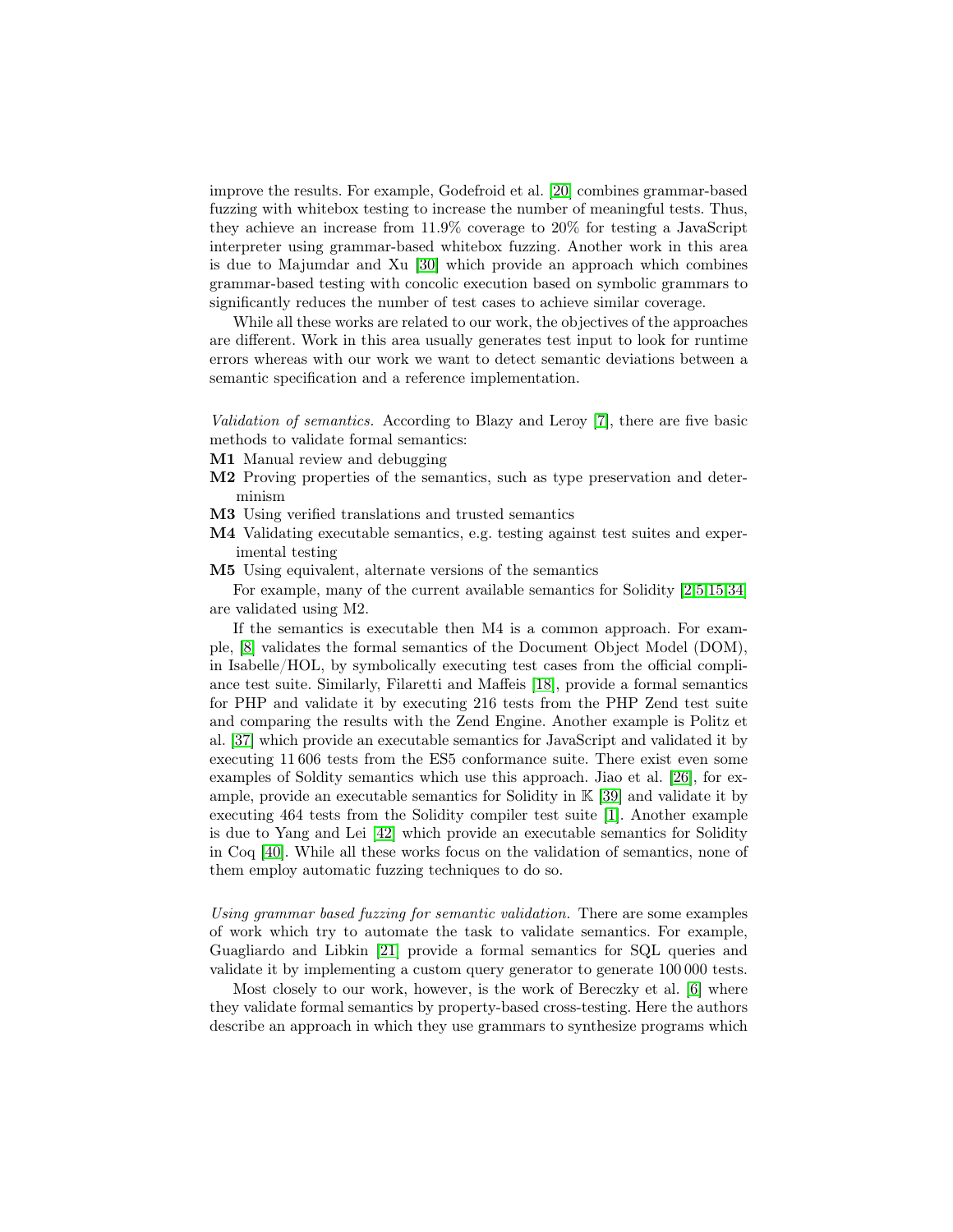they then use to compare a semantics in the K framework [\[39\]](#page-19-6) to a reference implementation There are, however, two notable differences to our work:

- They use their approach for validating the semantics of Erlang [\[4\]](#page-17-11), a functional programming language. Thus, they avoid many of the problems occurring when you use the approach for an imperative language such as Solidity. In particular, they did not need to combine the grammar based fuzzer with random state generation as we did.
- In addition, their grammar does not seem to consider typing information which usually leads to a high number of low-quality inputs.

Compiler testing. Another relevant area of related work is the domain of compiler testing (see [\[11\]](#page-17-12) for an overview). In particular, one could classify our work as a grammar-directed compiler testing approach with a formally verified test oracle. Our approach of enriching the input grammar with additional information to generate type-correct programs is closely related to the use of attributed translation grammars of Duncan and Hutchison [\[16\]](#page-17-13). One notable difference to our work, however, is that work in this area usually does not use a formally verified test oracle.

Integrating test and proof. Besides the works in the area of grammar-based fuzzing for semantic validation, there are several works combining test and proof. Here, we see two areas particularly closely related to our work: First, the integration of tools inspired by QuickCheck [\[12\]](#page-17-14) into interactive theorem provers, e.g., Isabelle/HOL [\[10,](#page-17-1)[27\]](#page-18-13). These tools are particularly valuable for finding countexamples prior to proof attempts of stated lemmata, saving resources in proof attempts that are deemed to fail. Moreover, such tools support the validation of the internal consistency of a formal semantics. Second, there is at least one tool, namely, HOL-TestGen [\[9\]](#page-17-0), that derives actual test cases from a formal specification given in Isabelle/HOL. Notably, HOL-TestGen does not only generate test-cases, it also generates the test oracle that is used, during test execution, for checking if a test case passed or not. Compared to our work, HOL-TestGen generates a (small) test oracle for each individual test case while, in our current work, we derive a generic test oracle covering the whole formal semantics that can be used to check arbitrary test cases.

## 5 Discussion

Soundness of results. An important aspect to consider is the correctness of [Alg. 1.](#page-8-1) Most of the steps performed by the algorithm are concerned with optimizing the quality of the produced test cases and as such they are not critical to the soundness of the approach. There is, however, one step which is indeed critical to ensure soundness which is the parsing of a generated program to an abstract syntax tree. If the parser modifies the structure of the program, then this could lead to wrong test results. Thus, it is important to ensure that the parser does not modify the structure of a program.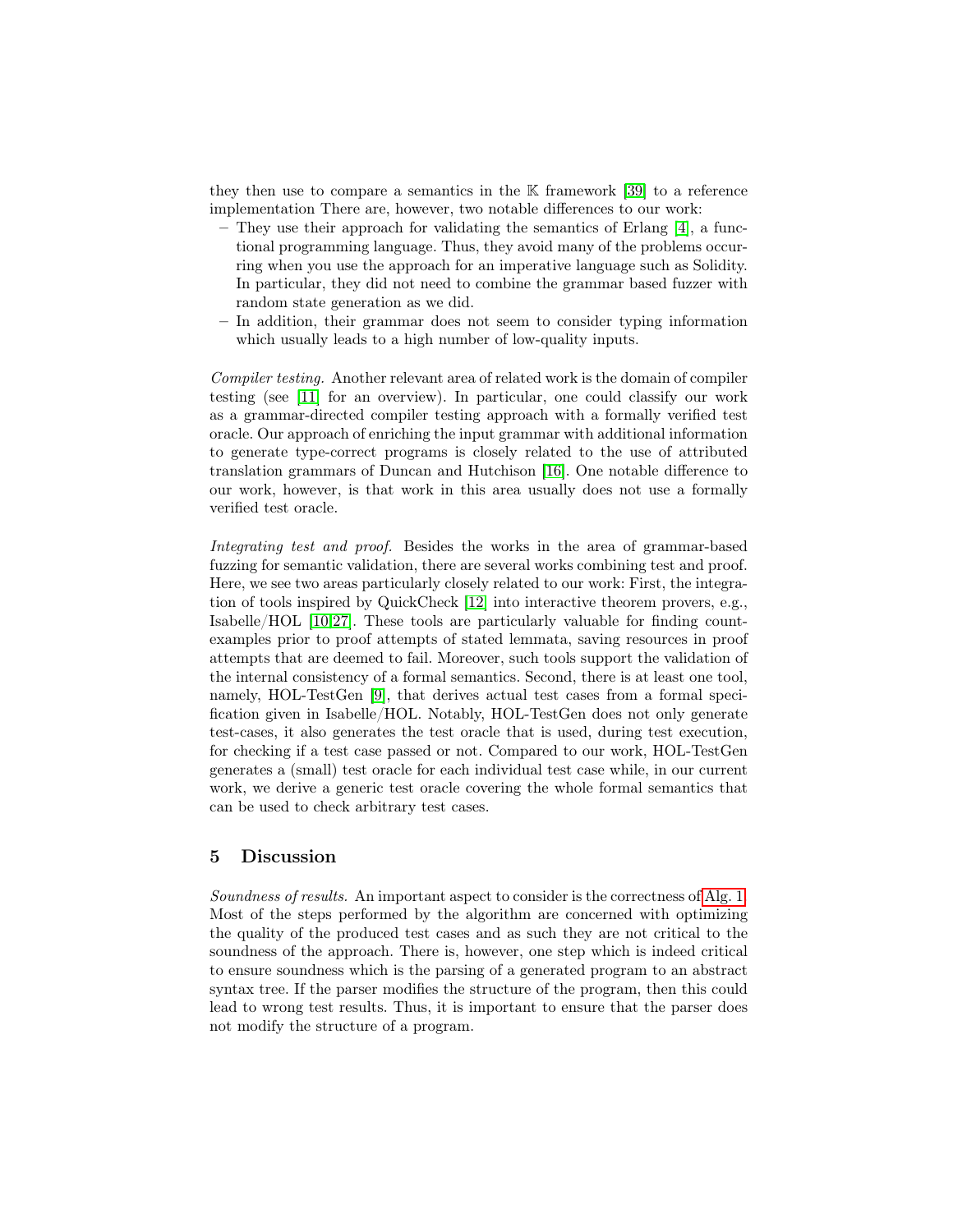Grammar quality. The quality of the results produced by this approach strongly depends on the grammar which is used for the fuzzing of programs. If the grammar is too relaxed, the fuzzer will generate mostly non-compiling programs which are not very useful for testing the semantics. If the grammar is too restrictive, some types of programs will not be tested, at all. In general, the quality of the grammar can be improved by inspecting code coverage reports. If the reports indicate that certain parts of the semantics were not executed, at all, then, the grammar is probably too restrictive and needs to be adapted.

Random states. Finally, we would like to point out that as of now, program states are generated in a purely randomized fashion. While we do ensure that the values satisfy the type of a variable, there may be more efficient ways to generate states. Thus, improvements in this aspect could further increase efficiency of the test cases.

# 6 Conclusion

The problem that formal semantics need to be validated against their implementation is well-known, see, e.g., [\[3,](#page-17-15)[25,](#page-18-14)[29\]](#page-18-15). We address this problem, in this paper, by presenting an approach to validate formal semantics against a reference implementation using grammar-based fuzzing in combination with a test oracle generated from a formal semantics given in an interactive theorem prover, namely, Isabelle/HOL.

We evaluate the approach by using it to test conformance of a Solidity semantics against their reference implementation. Our results are promising in that the framework was able to uncover more than 30 deviations in the original semantics. In addition, an analysis of code coverage shows that the approach leads to high coverage results of more than 98% for top-level definitions, more than 66% for expressions, and more than 35% for alternatives. Inspecting the code coverage reports revealed that most of the code not executed deals with erroneous situations. While it is indeed desirable to keep the number of erroneous programs low, there should still be some programs creates which is why future work should investigate how to include a low percentage of erroneous programs.

Availability. Our formalization, the test framework, and the evaluation results are available under BSD license (SPDX-License-Identifier: BSD-2-Clause) [\[33\]](#page-18-1).

Acknowledgements. We would like to thank Tobias Nipkow for useful discussions about the compliance testing. Moreover, we would like to thank Silvio Degenhardt for his support with implementing the semantics.

## References

<span id="page-16-0"></span>1. Solidity., [https://github.com/ethereum/solidity,](https://github.com/ethereum/solidity) last checked on 2022-03-29.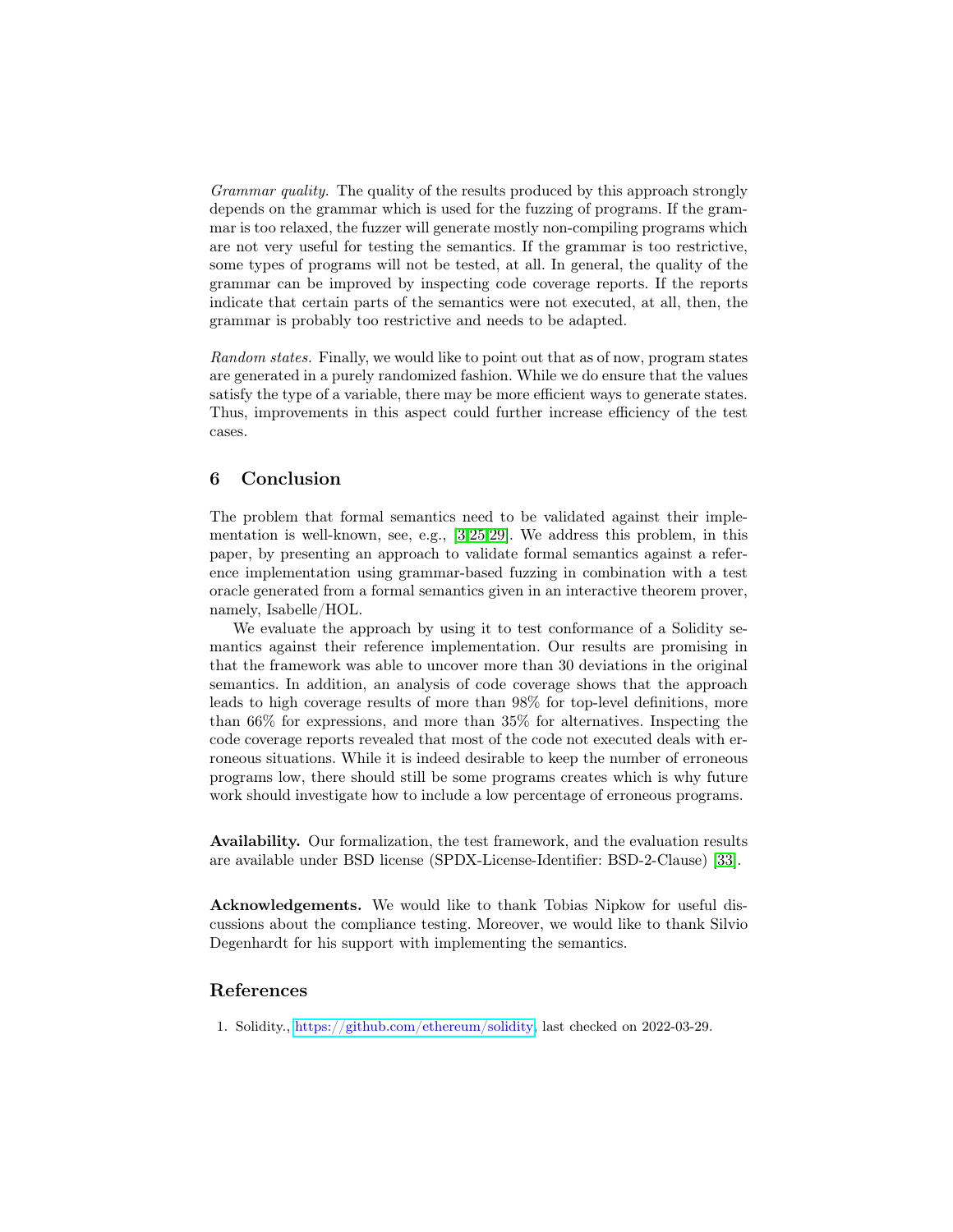- <span id="page-17-6"></span>2. Ahrendt, W., Bubel, R.: Functional verification of smart contracts via strong data integrity. In: Margaria, T., Steffen, B. (eds.) Leveraging Applications of Formal Methods, Verification and Validation: Applications. pp. 9–24. Springer (2020)
- <span id="page-17-15"></span>3. Arenis, S.F., Westphal, B., Dietsch, D., Muñiz, M., Andisha, A.S., Podelski, A.: Ready for testing: ensuring conformance to industrial standards through formal verification. Formal Asp. Comput. 28(3), 499–527 (2016). [https://doi.org/10.1007/](https://doi.org/10.1007/s00165-016-0365-3) [s00165-016-0365-3](https://doi.org/10.1007/s00165-016-0365-3)
- <span id="page-17-11"></span>4. Armstrong, J.: Programming Erlang: software for a concurrent world. Pragmatic Bookshelf (2013)
- <span id="page-17-7"></span>5. Bartoletti, M., Galletta, L., Murgia, M.: A minimal core calculus for Solidity contracts. In: Pérez-Solà, C., Navarro-Arribas, G., Biryukov, A., Garcia-Alfaro, J. (eds.) Data Privacy Management, Cryptocurrencies and Blockchain Technology. pp. 233–243. Springer (2019)
- <span id="page-17-10"></span>6. Bereczky, P., Horpácsi, D., Kőszegi, J., Szeier, S., Thompson, S.: Validating formal semantics by property-based cross-testing. In: IFL 2020: Proceedings of the 32nd Symposium on Implementation and Application of Functional Languages. p. 150–161. IFL 2020, Association for Computing Machinery, New York, NY, USA (2020). <https://doi.org/10.1145/3462172.3462200>
- <span id="page-17-5"></span>7. Blazy, S., Leroy, X.: Mechanized semantics for the clight subset of the c language. Journal of Automated Reasoning 43(3), 263–288 (2009)
- <span id="page-17-9"></span>8. Brucker, A.D., Herzberg, M.: Formalizing (web) standards: An application of test and proof. In: Dubois, C., Wolff, B. (eds.) TAP 2018: Tests And Proofs, pp. 159–166. No. 10889 in LNCS, Springer (2018). [https://doi.org/10.1007/](https://doi.org/10.1007/978-3-319-92994-1\_9) [978-3-319-92994-1\\_9](https://doi.org/10.1007/978-3-319-92994-1\_9)
- <span id="page-17-0"></span>9. Brucker, A.D., Wolff, B.: On theorem prover-based testing. Formal Aspects of Computing 25(5), 683–721 (2013). <https://doi.org/10.1007/s00165-012-0222-y>
- <span id="page-17-1"></span>10. Bulwahn, L.: The new Quickcheck for Isabelle – random, exhaustive and symbolic testing under one roof. In: Hawblitzel, C., Miller, D. (eds.) Certified Programs and Proofs - Second International Conference, CPP 2012, Kyoto, Japan, December 13- 15, 2012. Proceedings. Lecture Notes in Computer Science, vol. 7679, pp. 92–108. Springer (2012). <https://doi.org/10.1007/978-3-642-35308-6\_10>
- <span id="page-17-12"></span>11. Chen, J., Patra, J., Pradel, M., Xiong, Y., Zhang, H., Hao, D., Zhang, L.: A survey of compiler testing. ACM Comput. Surv. 53(1) (feb 2020). [https://doi.org/](https://doi.org/10.1145/3363562) [10.1145/3363562](https://doi.org/10.1145/3363562)
- <span id="page-17-14"></span>12. Claessen, K., Hughes, J.: QuickCheck: a lightweight tool for random testing of Haskell programs. In: the fifth ACM SIGPLAN international conference on Functional programming. pp. 268–279. ACM Press (2000). [https://doi.org/10.1145/](https://doi.org/10.1145/351240.351266) [351240.351266](https://doi.org/10.1145/351240.351266)
- <span id="page-17-3"></span>13. ConsenSys Software Inc.: Ganache. [https://www.trufflesuite.com/docs/ganache/,](https://www.trufflesuite.com/docs/ganache/) Accessed: 2021-05-01
- <span id="page-17-2"></span>14. ConsenSys Software Inc.: Truffle. [https://www.trufflesuite.com/truffle,](https://www.trufflesuite.com/truffle) Accessed: 2021-05-01
- <span id="page-17-8"></span>15. Crafa, S., Di Pirro, M., Zucca, E.: Is Solidity solid enough? In: Bracciali, A., Clark, J., Pintore, F., Rønne, P.B., Sala, M. (eds.) Financial Cryptography and Data Security. pp. 138–153. Springer (2020)
- <span id="page-17-13"></span>16. Duncan, A.G., Hutchison, J.S.: Using attributed grammars to test designs and implementations. In: Proceedings of the 5th International Conference on Software Engineering. pp. 170–178. ICSE '81, IEEE Press (1981)
- <span id="page-17-4"></span>17. Felderer, M., Büchler, M., Johns, M., Brucker, A.D., Breu, R., Pretschner, A.: Security testing: A survey. Advances in Computers 101, 1–51 (Mar 2016). [https:](https://doi.org/10.1016/bs.adcom.2015.11.003) [//doi.org/10.1016/bs.adcom.2015.11.003](https://doi.org/10.1016/bs.adcom.2015.11.003)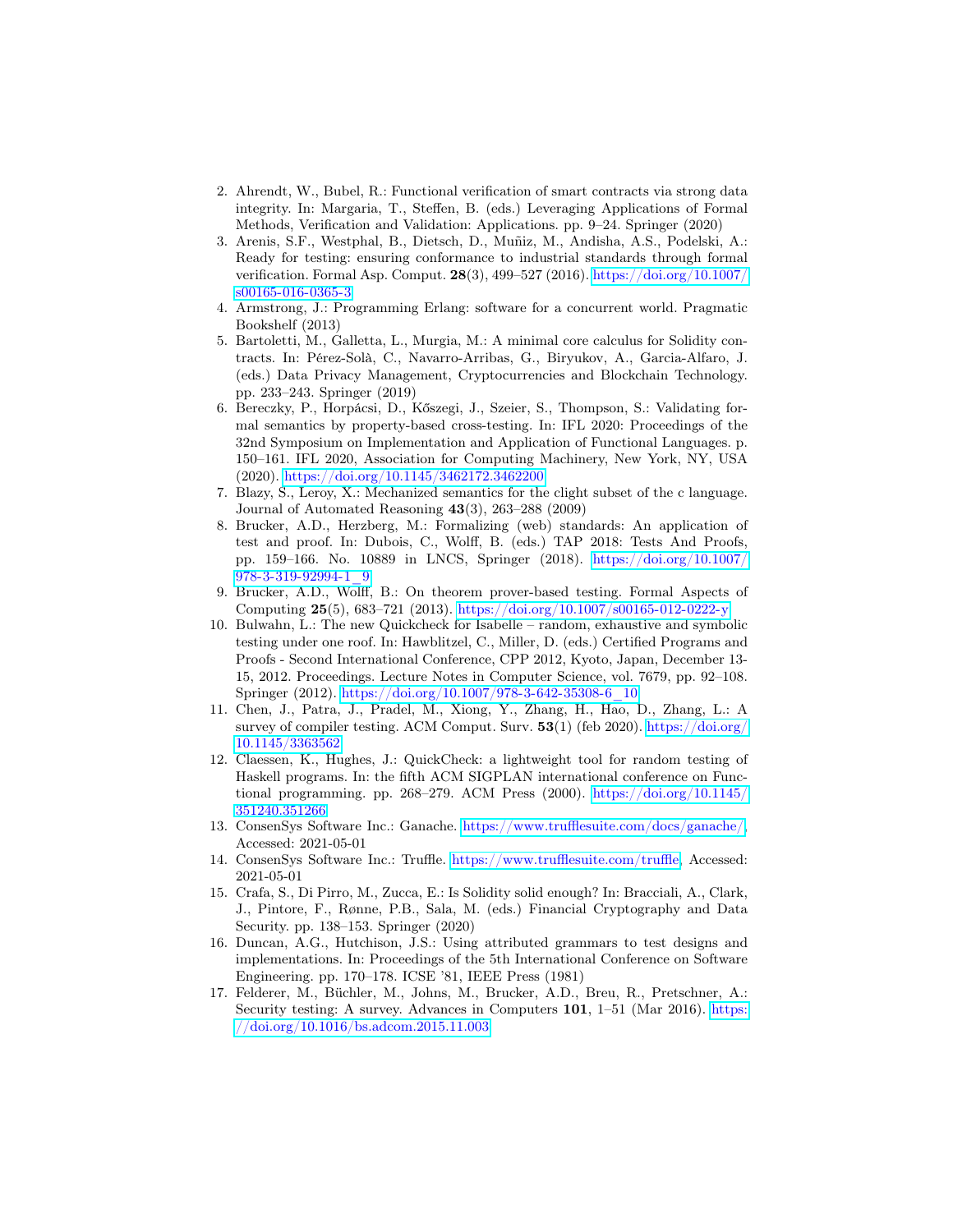- <span id="page-18-10"></span>18. Filaretti, D., Maffeis, S.: An executable formal semantics of php. In: Jones, R. (ed.) ECOOP 2014 – Object-Oriented Programming. pp. 567–592. Springer Berlin Heidelberg, Berlin, Heidelberg (2014)
- <span id="page-18-4"></span>19. Gill, A., Runciman, C.: Haskell program coverage. In: Haskell Workshop. pp. 1–12. Haskell '07, ACM (2007). <https://doi.org/10.1145/1291201.1291203>
- <span id="page-18-8"></span>20. Godefroid, P., Kiezun, A., Levin, M.Y.: Grammar-based whitebox fuzzing. SIG-PLAN Not. 43(6), 206–215 (jun 2008). <https://doi.org/10.1145/1379022.1375607>
- <span id="page-18-12"></span>21. Guagliardo, P., Libkin, L.: A formal semantics of SQL queries, its validation, and applications. Proc. VLDB Endow. 11(1), 27–39 (sep 2017). [https://doi.org/10.](https://doi.org/10.14778/3151113.3151116) [14778/3151113.3151116](https://doi.org/10.14778/3151113.3151116)
- <span id="page-18-5"></span>22. Hanford, K.V.: Automatic generation of test cases. IBM Systems Journal 9(4), 242–257 (1970)
- <span id="page-18-2"></span>23. Hodován, R., Kiss, A., Gyimóthy, T.: Grammarinator: A Grammar-Based Open Source Fuzzer. In: Automating TEST Case Design. pp. 45–48. A-TEST 2018, ACM (2018). <https://doi.org/10.1145/3278186.3278193>
- <span id="page-18-6"></span>24. Holler, C., Herzig, K., Zeller, A.: Fuzzing with code fragments. In: 21st USENIX Security Symposium (USENIX Security 12). pp. 445–458. USENIX Association, Bellevue, WA (Aug 2012)
- <span id="page-18-14"></span>25. Horl, J., Aichernig, B.K.: Validating voice communication requirements using lightweight formal methods. IEEE Software 17(3), 21–27 (May 2000). [https:](https://doi.org/10.1109/52.896246) [//doi.org/10.1109/52.896246](https://doi.org/10.1109/52.896246)
- <span id="page-18-11"></span>26. Jiao, J., Kan, S., Lin, S.W., Sanan, D., Liu, Y., Sun, J.: Semantic understanding of smart contracts: executable operational semantics of Solidity. In: SP. pp. 1695– 1712. IEEE (2020)
- <span id="page-18-13"></span>27. Kappelmann, K., Bulwahn, L., Willenbrink, S.: Speccheck - specification-based testing for isabelle/ml. Archive of Formal Proofs (Jul 2021), [https://isa-afp.org/](https://isa-afp.org/entries/SpecCheck.html) [entries/SpecCheck.html,](https://isa-afp.org/entries/SpecCheck.html) Formal proof development
- <span id="page-18-7"></span>28. Kifetew, F.M., Tiella, R., Tonella, P.: Combining stochastic grammars and genetic programming for coverage testing at the system level. In: Le Goues, C., Yoo, S. (eds.) Search-Based Software Engineering. pp. 138–152. Springer International Publishing, Cham (2014)
- <span id="page-18-15"></span>29. Kristoffersen, F., Walter, T.: TTCN: towards a formal semantics and validation of test suites. Computer Networks and ISDN Systems  $29(1)$ ,  $15-47$  (1996). [https:](https://doi.org/10.1016/S0169-7552(96)00016-5) [//doi.org/10.1016/S0169-7552\(96\)00016-5](https://doi.org/10.1016/S0169-7552(96)00016-5)
- <span id="page-18-9"></span>30. Majumdar, R., Xu, R.G.: Directed test generation using symbolic grammars. In: The 6th Joint Meeting on European Software Engineering Conference and the ACM SIGSOFT Symposium on the Foundations of Software Engineering: Companion Papers. p. 553–556. Association for Computing Machinery, New York, NY, USA (2007). <https://doi.org/10.1145/1295014.1295039>
- <span id="page-18-3"></span>31. Marlow, S.: Haskell 2010 language report. Available online https://www.haskell.org/onlinereport/haskell2010/ (2010)
- <span id="page-18-0"></span>32. Marmsoler, D., Brucker, A.D.: A denotational semantics of Solidity in Isabelle/HOL. In: Calinescu, R., Pasareanu, C. (eds.) Software Engineering and Formal Methods (SEFM). Lecture Notes in Computer Science, Springer-Verlag, Heidelberg (2021), [https://www.brucker.ch/bibliography/](https://www.brucker.ch/bibliography/abstract/marmsoler.ea-solidity-semantics-2021) [abstract/marmsoler.ea-solidity-semantics-2021](https://www.brucker.ch/bibliography/abstract/marmsoler.ea-solidity-semantics-2021)
- <span id="page-18-1"></span>33. Marmsoler, D., Brucker, A.D.: A denotational semantics of Solidity in Isabelle/HOL: Implementation and test data (Oct 2021). [https://doi.org/10.5281/](https://doi.org/10.5281/zenodo.5573225) [zenodo.5573225](https://doi.org/10.5281/zenodo.5573225)